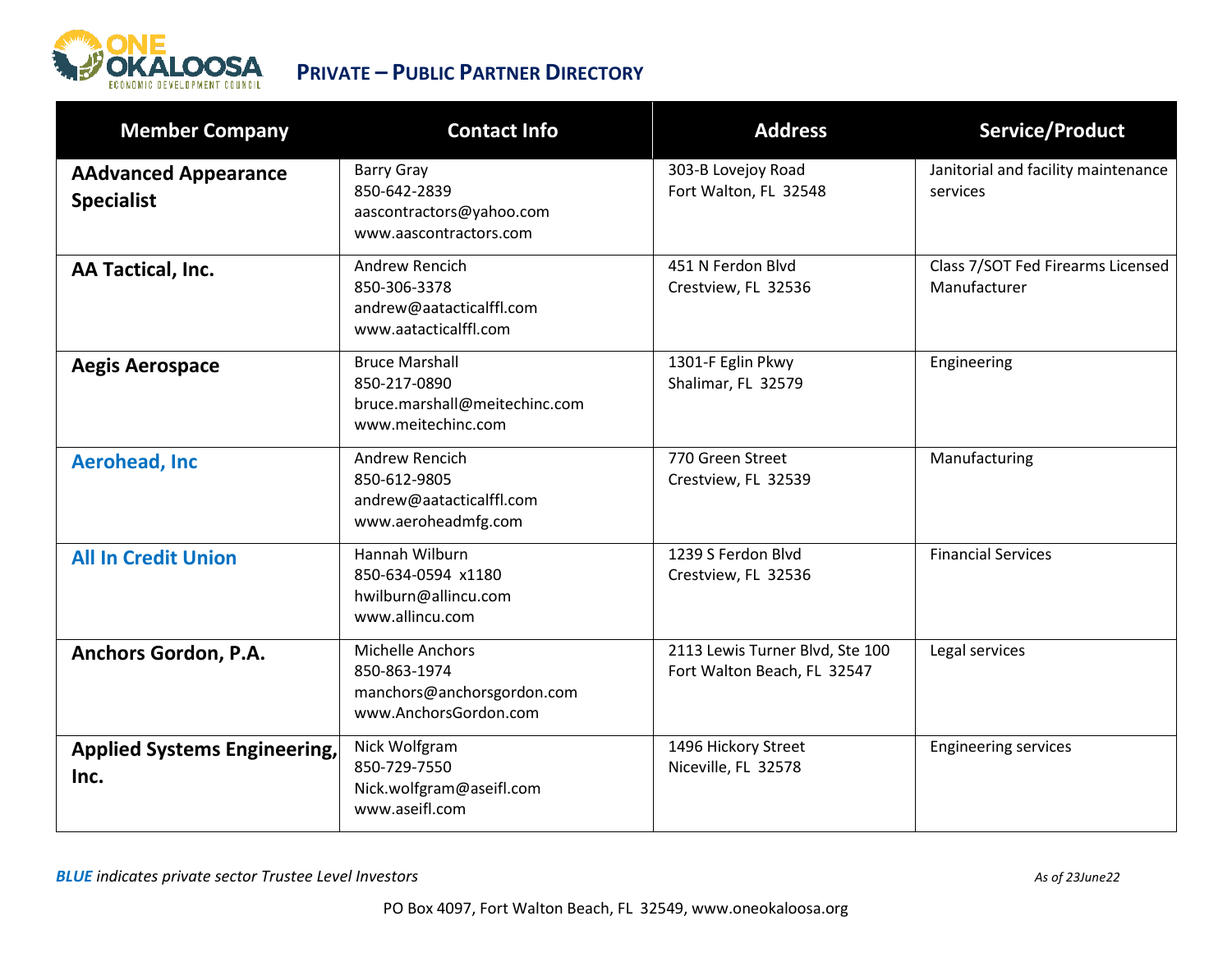

| <b>Applied Technology</b><br><b>Academy</b>           | Lynn Fisher<br>954-478-4650<br>lynn@appliedtechac.com<br>www.appliedtechnologyacademy.com        | 1992 Lewis Turner Blvd, Ste 131<br>Fort Walton Beach, FL 32548   | IT, Cyber, Project Management<br>and Workforce Development<br><b>Training</b> |
|-------------------------------------------------------|--------------------------------------------------------------------------------------------------|------------------------------------------------------------------|-------------------------------------------------------------------------------|
| <b>ARMA Global</b>                                    | Christopher Wood<br>850-467-0088<br>chris.wood@arma-global.com<br>www.arma-global.com            | 348 Miracle Strip Pkwy SW, Ste 38<br>Fort Walton Beach, FL 32548 | Department of Defense services<br>solutions                                   |
| <b>Ascension Sacred Heart</b><br><b>Emerald Coast</b> | <b>Henry Stovall</b><br>850-278-3005<br>Henry.stovall@ascension.org<br>www.ascension.org         | 7800 US Highway 98 W<br>Miramar Beach, FL 32550                  | Medical care and community<br>hospital                                        |
| <b>Auburn Water System</b>                            | <b>Brenda Smith</b><br>850-682-3413<br>Bsmith@auburnwatersystem.com<br>www.auburnwatersystem.com | 3097 Locke Lane<br>Crestview, FL 32536                           | Non-profit public water system                                                |
| <b>AVCON, Inc.</b>                                    | Lee Lewis<br>850-678-0050<br>vclewis@avconinc.com<br>www.avconinc.com                            | 320 Bayshore Drive, Ste A<br>Niceville, FL 32578                 | Engineering & Planning units                                                  |
| <b>BancorpSouth</b>                                   | Jami Searle<br>850-362-1220<br>Jami.searle@bxs.com<br>www.BancorpSouth.com                       | 32 Beal Pkwy NW<br>Fort Walton Beach, FL 32548                   | <b>Banking; Financial Services</b>                                            |
| <b>Barge Design Solutions, Inc.</b>                   | Kevin Kennoy<br>850-333-0199<br>kevin.kennoy@bargedesign.com<br>www.bargedesign.com              | 495 Grand Blvd, Ste 206<br>Miramar Beach, FL 32550               | Architectural/Engineering Services                                            |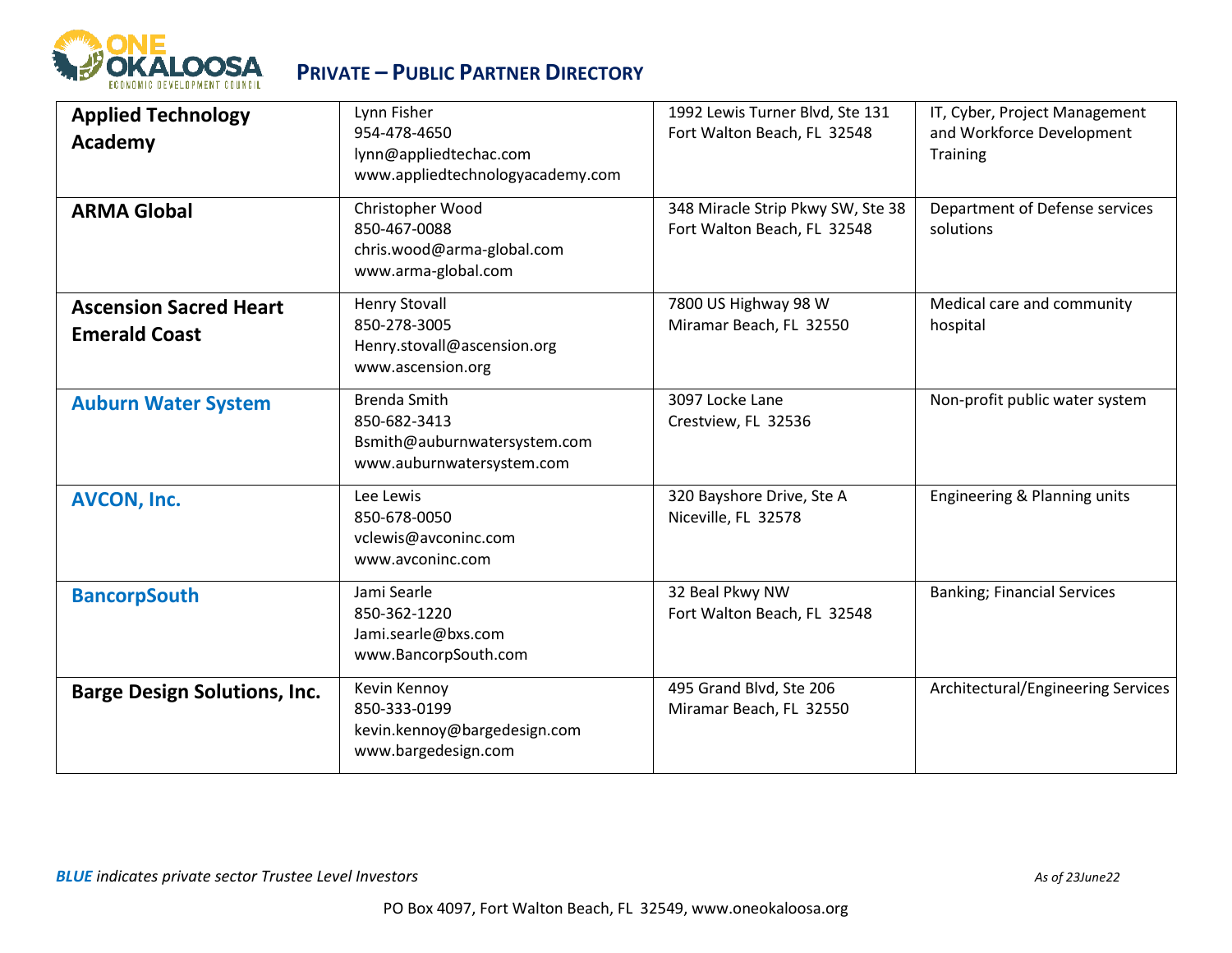

| <b>Barnes Insurance &amp; Financial</b><br><b>Services</b> | <b>Dennis Barnes</b><br>850-473-1500<br>dbarnes@biafs.com<br>www.biafs.com                 | 1582 Airport Blvd<br>Pensacola, FL 32504                  | Comprehensive employee benefits                                  |
|------------------------------------------------------------|--------------------------------------------------------------------------------------------|-----------------------------------------------------------|------------------------------------------------------------------|
| <b>Beach Bank</b>                                          | <b>Chris Funk</b><br>850-244-6740<br>cfunk@beach.bank<br>www.beach.bank                    | 17 SE Eglin Pkwy<br>Fort Walton Beach, FL 32548           | Full service banking for businesses<br>and individuals           |
| <b>Beachworx/Rodos Realty</b><br><b>Partners LLC</b>       | Steven Franco<br>404-803-1972<br>sfranco@rodosrealty.com<br>https://thebeachworx.com/      | 34990 Emerald Coast Pkwy, Ste<br>300<br>Destin, FL 32541  | Co-working space / Real Estate<br><b>Investment and Advising</b> |
| <b>Beast Code, LLC</b>                                     | Matthew Zimmermann<br>850-702-3600<br>Matt.zimmermann@beast-code.com<br>www.beast-code.com | 70 Ready Avenue NW, Bldg 6<br>Fort Walton Beach, FL 32548 | Custom software applications                                     |
| <b>Best Western Fort Walton</b><br><b>Beachfront Hotel</b> | Diana Gonzalez<br>850-243-9444<br>Diana.gonzalez@otohotels.com<br>www.bestwesternfwb.com   | 380 Santa Rosa Blvd<br>Fort Walton Beach, FL 32548        | <b>Hotel Accomodations</b>                                       |
| <b>Bit-Wizards IT Solutions, Inc.</b>                      | Vincent Mayfield<br>850-226-4200<br>mayfieldv@bit-wizards.com<br>www.bitwizards.com        | 13 Memorial Pkwy SW<br>Fort Walton Beach, FL 32548        | Innovative software development<br>and integration               |
| <b>Boeing Company</b>                                      | Henry (Hank) Sanders<br>850-362-5000<br>henry.p.sanders@boeing.com<br>www.boeing.com       | 626 Anchors Street NW, #5<br>Fort Walton Beach, FL 32548  | Aerospace and defense contractor                                 |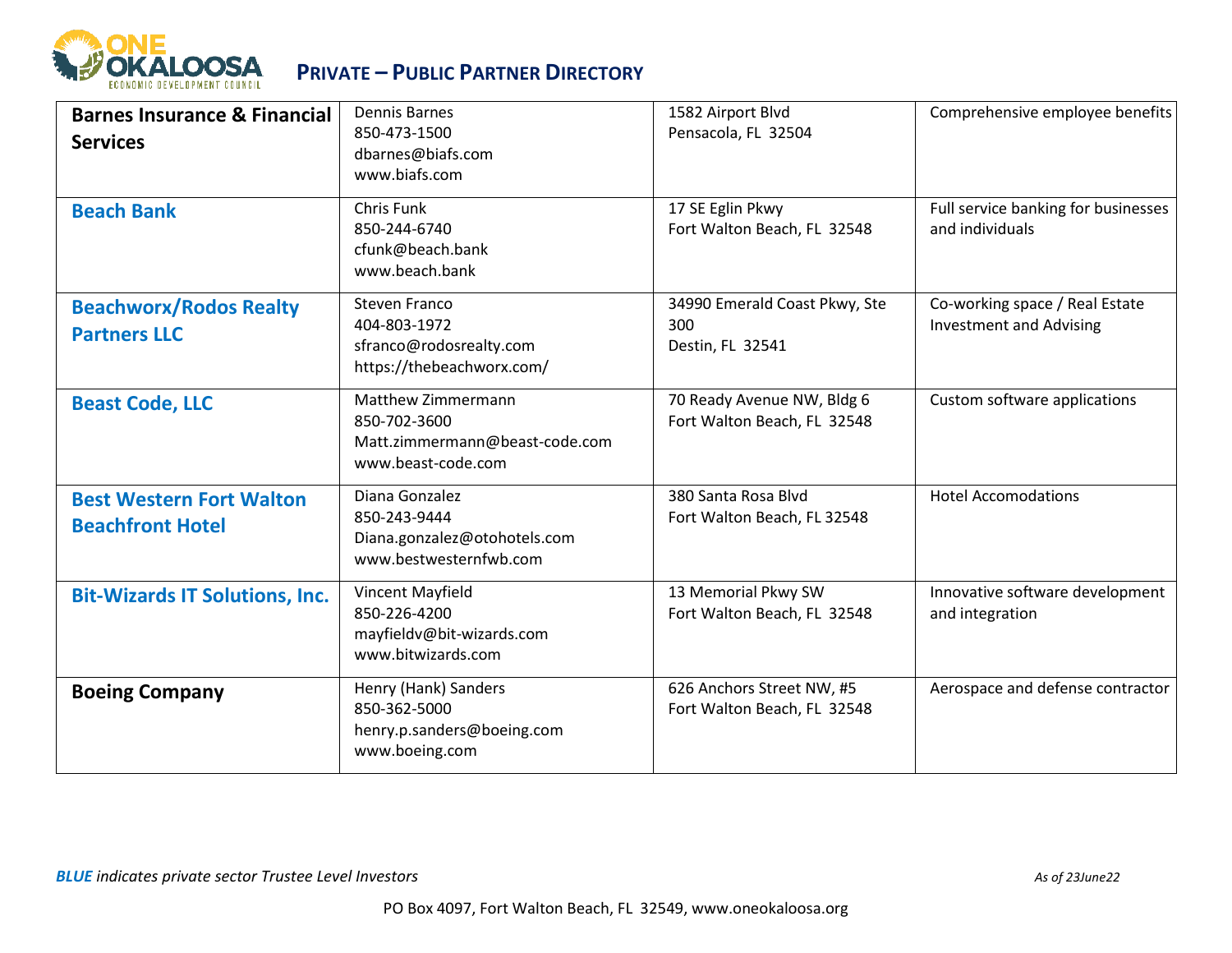

| <b>Bridgeway Center, Inc.</b>                                   | <b>Bonnie Barlow</b><br>850-833-3975 x2106<br>bonnie.barlow@bridgeway.org<br>www.bridgewaycenter.org | 205 Shell Avenue, Bldg A<br>Fort Walton Beach, FL 32548 | <b>Behavioral Health Services</b>                                                         |
|-----------------------------------------------------------------|------------------------------------------------------------------------------------------------------|---------------------------------------------------------|-------------------------------------------------------------------------------------------|
| <b>Building Industry Assoc.</b><br><b>Okaloosa &amp; Walton</b> | Alan Baggett<br>850-863-5107<br>abaggett@biaow.org<br>www.biaow.org                                  | 1980 Lewis Turner Blvd<br>Fort Walton Beach, FL 32547   | Organization of construction<br>industry companies                                        |
| <b>Bullock Tice Associates, Inc.</b>                            | John Tice Jr, FAIA<br>850-434-5444<br>j.tice@bulltice.com<br>www.bullocktice.com                     | 909 E Cervantes, Ste B<br>Pensacola, FL 32501           | Architectural, design and<br>construction services                                        |
| <b>CareerSource Okaloosa-</b><br><b>Walton</b>                  | Michele Burns<br>850-651-2315<br>mburns@careersourceow.com<br>www.careersourceokaloosawalton.com     | 109 8th Avenue<br>Shalimar, FL 32579                    | Business and jobseeker<br>employment services                                             |
| Carr, Riggs & Ingram, LLP                                       | Matt Zasada<br>850-837-3141<br>mzasada@cricpa.com<br>www.CRIcpa.com                                  | 500 Grand Blvd, Ste 210<br>Miramar Beach, FL 32550      | <b>Full Service CPA firm</b>                                                              |
| <b>CCB Community Bank</b>                                       | Derek Lott<br>850-543-1728<br>dlott@bankccb.com<br>www.bankccb.com                                   | 1290 North Ferdon Blvd.<br>Crestview, FL 32536          | Banking and financial services                                                            |
| <b>CFD Research Corporation</b>                                 | <b>Richard Thoms</b><br>256-694-0771<br>Richard.thoms@cfdrc.com<br>www.cfdrc.com                     | 701 McMillian Way<br>Huntsville, AL 35806               | Aerospace, Biomedical, Cyber<br>Security, Defense, Energy, Life<br>Sciences technologies. |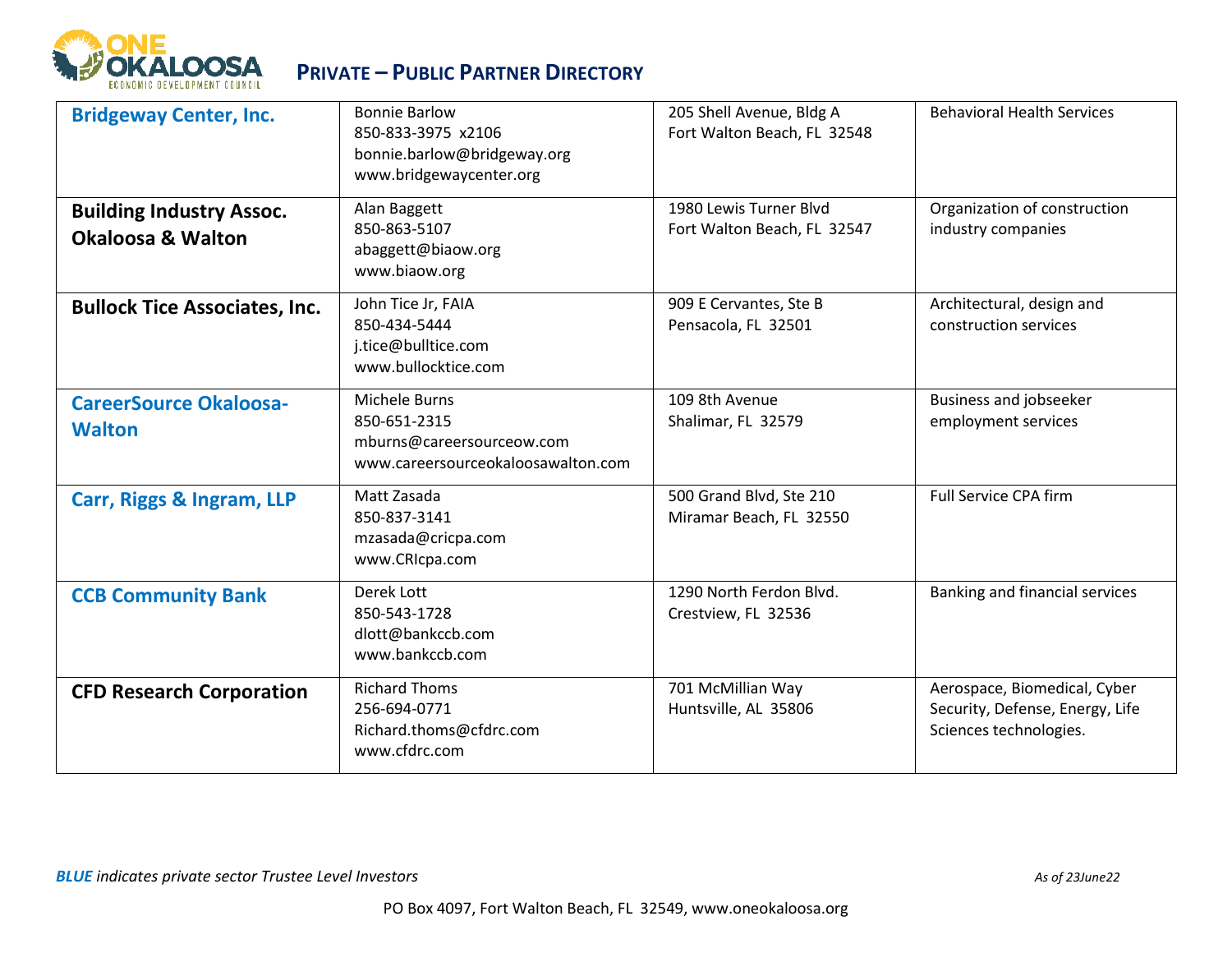

| <b>CHELCO</b>                                   | <b>Steve Rhodes</b><br>850-892-2111<br>srhodes@chelco.com<br>www.chelco.com                      | <b>PO Box 512</b><br>DeFuniak Springs, FL 32435       | Electric distribution                                                                   |
|-------------------------------------------------|--------------------------------------------------------------------------------------------------|-------------------------------------------------------|-----------------------------------------------------------------------------------------|
| <b>Chesser &amp; Barr, P.A.</b>                 | Tara Hagan<br>850-651-9944<br>hagan@chesserbarr.com<br>www.chesserbarr.com                       | 1201 Eglin Pkwy<br>Shalimar, FL 32579                 | Attorney/Law Office                                                                     |
| <b>Children in Crisis, Inc.</b>                 | Ken Hair<br>850-226-7875<br>kenhair@childrenincrisisfl.org<br>www.childrenincrisisfl.org         | 1000 Luke's Way<br>Fort Walton Beach, FL 32547        | Home for Abused and Neglected<br>Children                                               |
| Cinco Bayou, Town of                            | Mayor Jean Hood<br>850-833-3405<br>hoodsdj@cox.net<br>www.cincobayou.com                         | 10 Yacht Club Drive<br>Cinco Bayou, FL 32548          | Municipality                                                                            |
| Cintel, Inc.                                    | Dale Jobes<br>256-213-1600<br>Dale.jobes@cintel-inc.com<br>www.cintel-inc.com                    | 1400 Market Street, Suite 115<br>Huntsville, AL 35808 | Software engineering, modeling &<br>simulation, cyper security                          |
| <b>Clear Harbor Wealth</b><br><b>Management</b> | <b>Dustin Terry</b><br>850-687-3384<br>dustin@clearharborwealth.com<br>www.clearharborwealth.com | 4393 Commons Drive East<br>Destin, FL 32541           | <b>Wealth Management</b>                                                                |
| <b>COLSA Corporation</b>                        | Joe Anderson<br>850-613-8100<br>janderson@colsa.com<br>www.COLSA.com                             | 51 3rd St, Bldg 10<br>Shalimar, FL 32579              | Advisory support for the Air<br>Armament, IT, engineering and<br>acquisition management |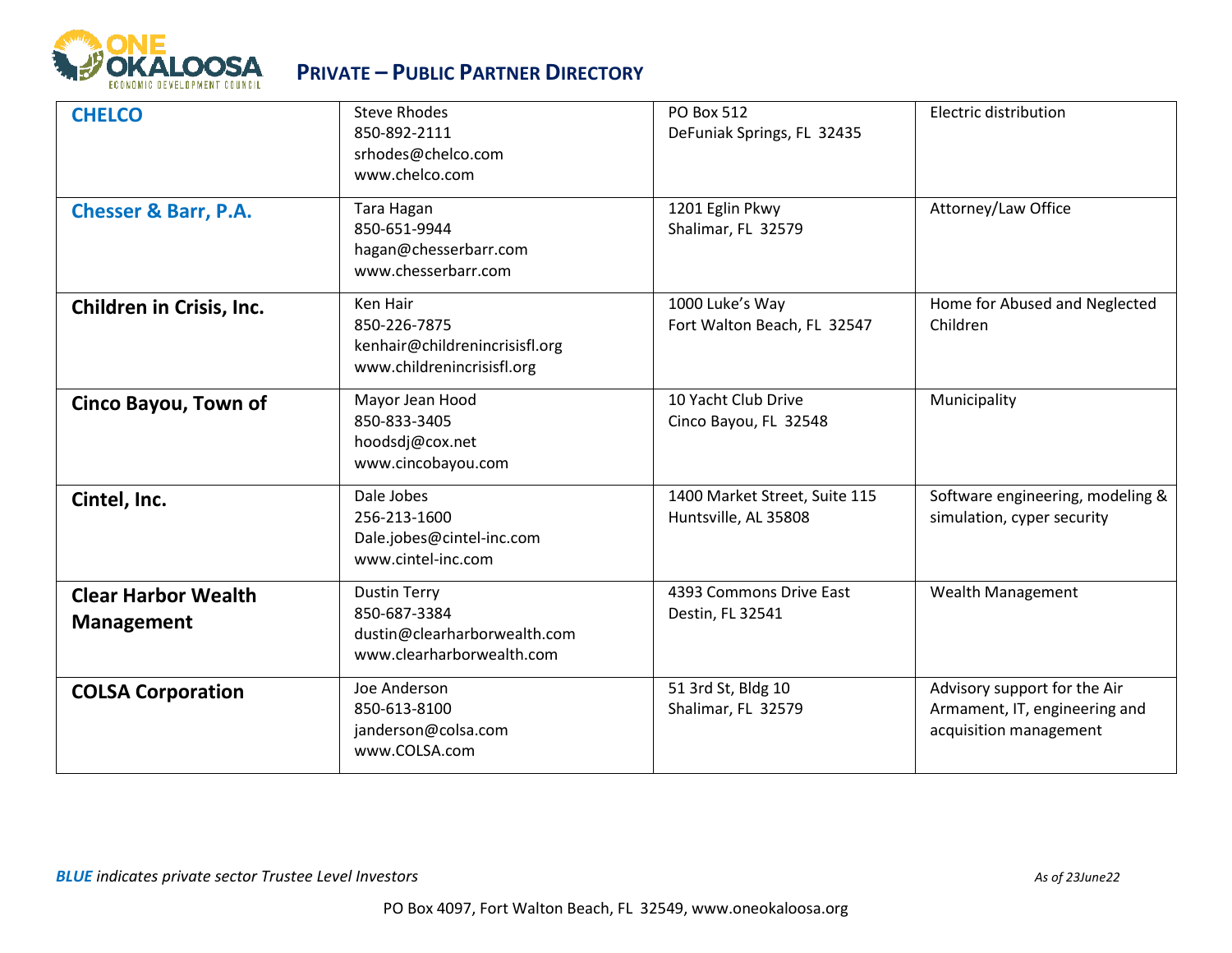

| <b>Community Bank</b>                               | Christie Austin<br>850-683-8822<br>Christie.Austin@communitybank.net<br>www.communitybank.net | 345 E James Lee Blvd<br>Crestview, FL 32539        | Banking and financial services                             |
|-----------------------------------------------------|-----------------------------------------------------------------------------------------------|----------------------------------------------------|------------------------------------------------------------|
| <b>Conrad Properties of</b><br>America, Ltd.        | Christina Herden<br>850-897-1553<br>conrad@gnt.net                                            | PO Box 5277<br>Niceville, FL 32578                 | Commercial leasing, property<br>management and development |
| <b>Cox Business</b>                                 | Chris Munro<br>850-857-4565<br>Chris.Munro@cox.com<br>www.cox.com                             | 3405 McLemore Drive<br>Pensacola, FL 32514         | Cable, High Speed Data, and Voice<br>communications        |
| <b>CPC Office Technologies</b>                      | Kevin Cagle<br>850-243-2679<br>kcagle@cpctek.com<br>www.cpctek.com                            | 110 Chicago Avenue<br>Fort Walton Beach, FL 32548  | Office equipment sales and<br>maintenance                  |
| <b>CRC Data Technologies</b>                        | <b>Chuck Mitchell</b><br>850-525-0017<br>cmitchell@CRCDataTech.com<br>crcdatatech.com         | 4014 Commons Drive W. Ste. 110<br>Destin, FL 32541 | IT support and network security<br>services                |
| <b>Creatief Marketing Group</b>                     | Nic Dezinski<br>850-226-1561<br>Nic.dezinski@creatiefgroup.com<br>www.creatiefgroup.com       | 1157 Pin Oak Circle<br>Niceville, FL 32578         | Marketing and multimedia design                            |
| <b>Crestview Area Chamber of</b><br><b>Commerce</b> | Sandra Wilson<br>850-682-3212<br>sandra@crestviewchamber.com<br>www.crestviewchamber.com      | 1447 Commerce Drive<br>Crestview, FL 32531         | Chamber partner                                            |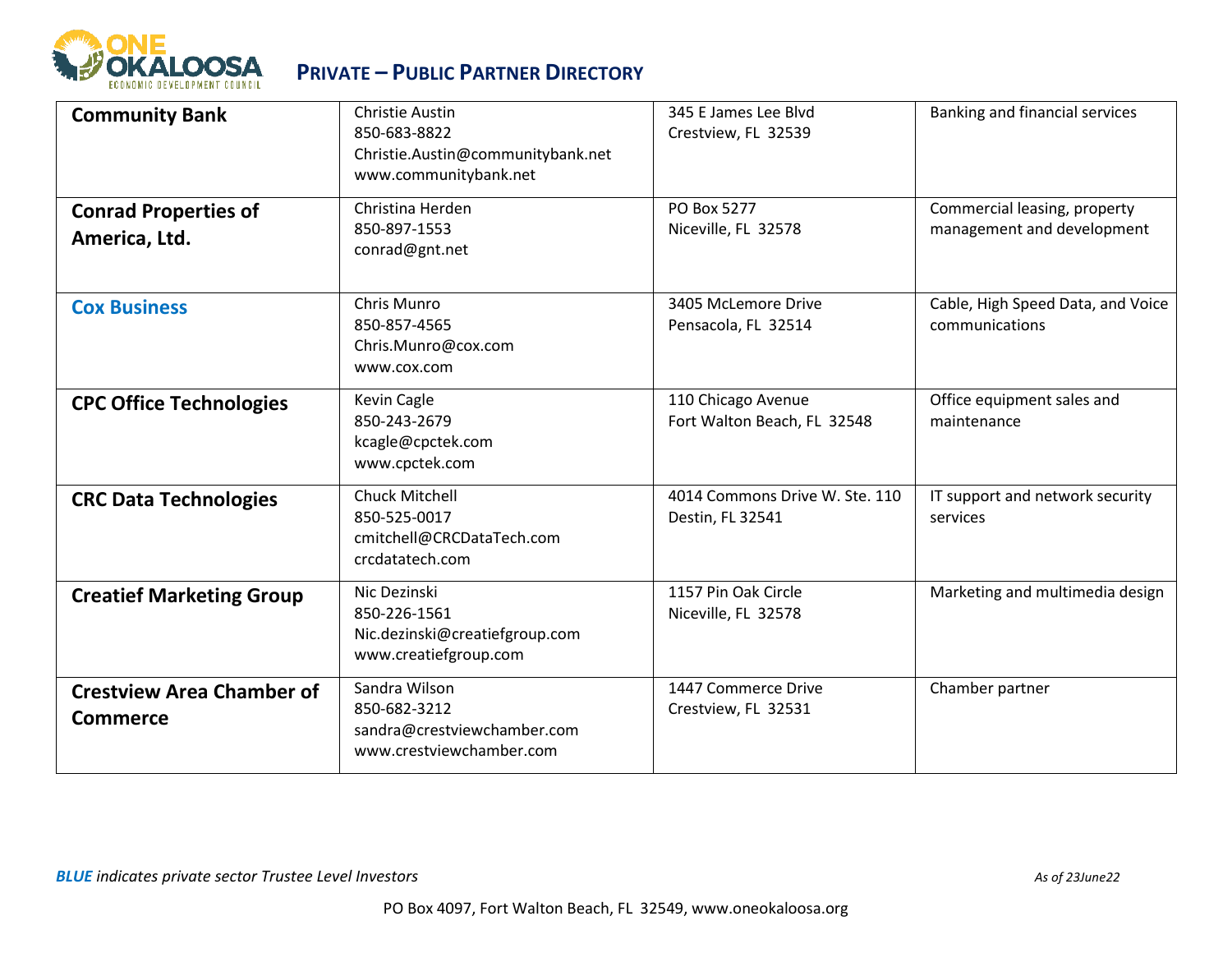

| Crestview, City of                               | Mayor JB Whitten<br>850-689-1618<br>jbwhitten@cityofcrestview.org<br>www.cityofcrestview.org      | PO Box 1209<br>Crestview, FL 32536                  | Municipality                               |
|--------------------------------------------------|---------------------------------------------------------------------------------------------------|-----------------------------------------------------|--------------------------------------------|
| <b>Culpepper Construction</b>                    | <b>Bobby Fickett</b><br>850-528-1463<br>bfickett@culpeppercc.com<br>www.culpepperconstruction.com | 1538 Metropolitan Blvd.<br>Tallahassee, FL 32308    | Construction                               |
| <b>DAG Architects, Inc.</b>                      | <b>Charles Clary</b><br>850-837-8152<br>cclary@dagarchitects.com<br>www.dagarchitects.com         | 1223 Airport Road<br>Destin, FL 32541               | Architecture                               |
| <b>Dale Peterson Realty, Inc.</b>                | Michelle Terry<br>850-259-4641<br>mterry@deprealty.com<br>www.destinfl.com                        | 339 Skyler Run<br>Destin, FL 32541                  | Real Estate Sales and management           |
| Defensewerx, Inc.                                | <b>Brian Liesveld</b><br>850-226-4383<br>bliesveld@defensewerx.org<br>www.defensewerx.org         | 1140 John Sims Pkwy E, Ste 1<br>Niceville, FL 32578 | Collaboration and workforce<br>development |
| <b>Destin Area Chamber of</b><br><b>Commerce</b> | Shane Moody<br>850-837-6241<br>ceo@destinchamber.com<br>www.destinchamber.com                     | 4484 Legendary Drive, Ste A<br>Destin, FL 32541     | Chamber partner                            |
| Destin, City of                                  | Mayor Gary Jarvis<br>850-259-5482<br>huntingmayor@gmail.com<br>www.cityofdestin.com               | 4200 Indian Bayou Trail<br>Destin, FL 32541         | Municipality                               |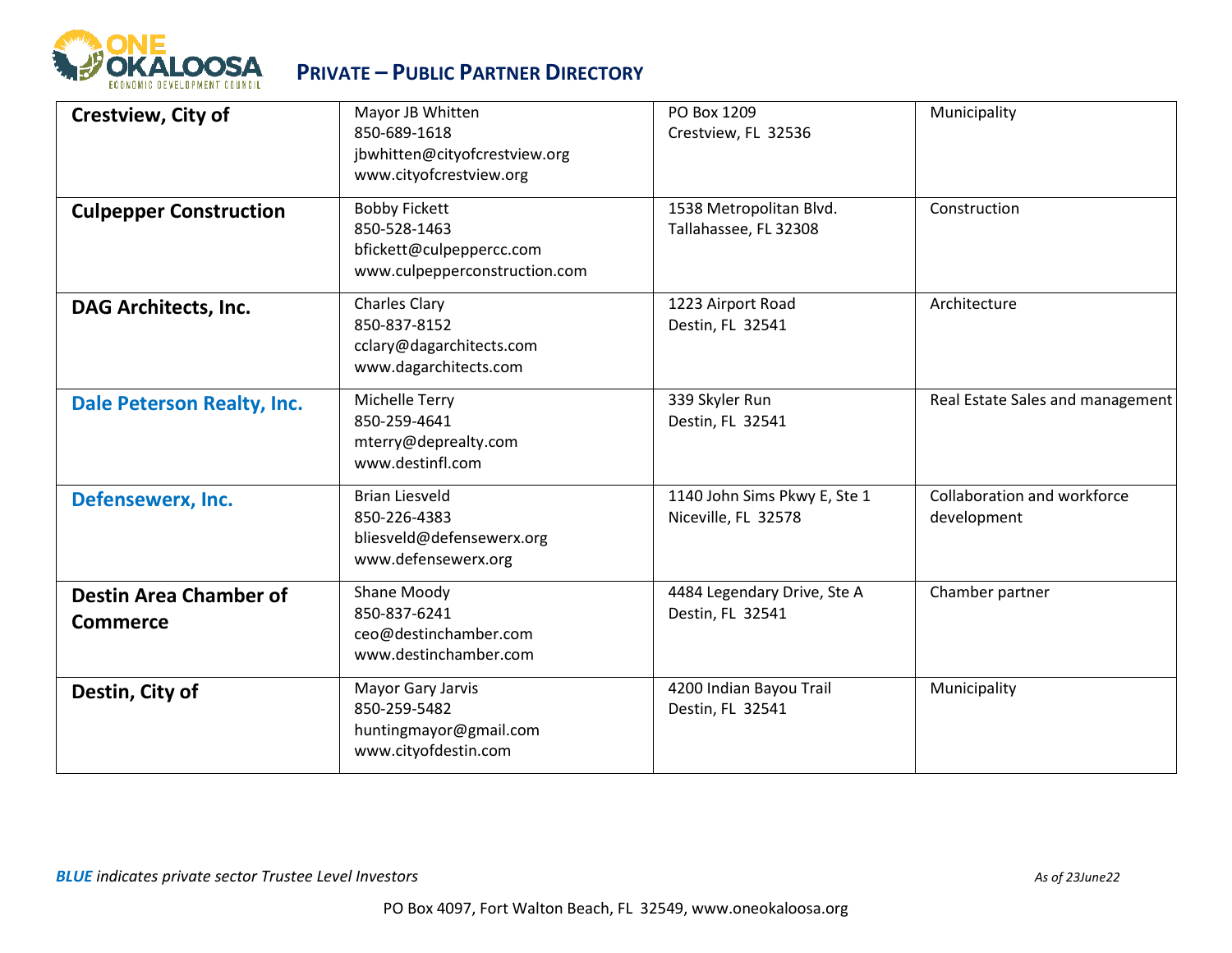

| <b>Destin Commons/Turnberry</b><br><b>Associates</b>            | Brooke J. Zannis<br>850-337-8700, x3<br>bzannis@turnberry.com<br>www.DestinCommons.com         | 4100 Legendary Drive, Ste 270<br>Destin, FL 32541    | Upscale retail and Class A office<br>space                                                     |
|-----------------------------------------------------------------|------------------------------------------------------------------------------------------------|------------------------------------------------------|------------------------------------------------------------------------------------------------|
| DS2, LLC                                                        | <b>Richard Pruitt</b><br>850-389-8369<br>Rich.pruitt@ds2.com<br>www.ds2corp.com                | 310 Government Avenue<br>Niceville, FL 32578         | Software Development                                                                           |
| <b>Doolittle Institute</b>                                      | Mike Edwards<br>850-226-4383<br>medwards@doolittleinstitute.org<br>www.doolittleinstitute.org/ | 1140 E. John Sims Pkwy, Ste 1<br>Niceville, FL 32578 | Connecting industry and academia<br>to the Air Force Research Lab and<br><b>STEM Education</b> |
| <b>Eglin Air Force Base</b><br>(AFMC 96/TW)                     | <b>Mark Crockett</b><br>mark.crockett@us.af.mil<br>www.eglin.af.mil                            | 101 West D Avenue<br>Eglin AFB, FL 32542             | Military partner                                                                               |
| <b>Eglin Federal Credit Union</b>                               | Neko Stubblefield<br>850-862-0111 ext. 1330<br>nstubblefield@eglinfcu.org<br>www.eglinfcu.org  | 838 Eglin Pkwy NE<br>Fort Walton Beach, FL 32547     | Savings & checking accounts,<br>loans, mortgages                                               |
| <b>Embry-Riddle Aeronautical</b><br><b>University-Worldwide</b> | <b>Ashley Smith</b><br>850-678-3137<br>Smitha67@erau.edu<br>www.erau.edu/fortwaltonbeach       | 502 West D Avenue<br>Eglin AFB, FL 32542             | <b>Aviation and Aerospace University</b>                                                       |
| <b>Emerald Coast Association of</b><br><b>Realtors, Inc.</b>    | Mel Ponder<br>850-243-6145<br>mel@ecaor.com<br>www.emeraldcoastrealtors.com                    | 10 Hollywood Blvd SE<br>Fort Walton Beach, FL 32548  | Offices of real estate agents and<br>brokers                                                   |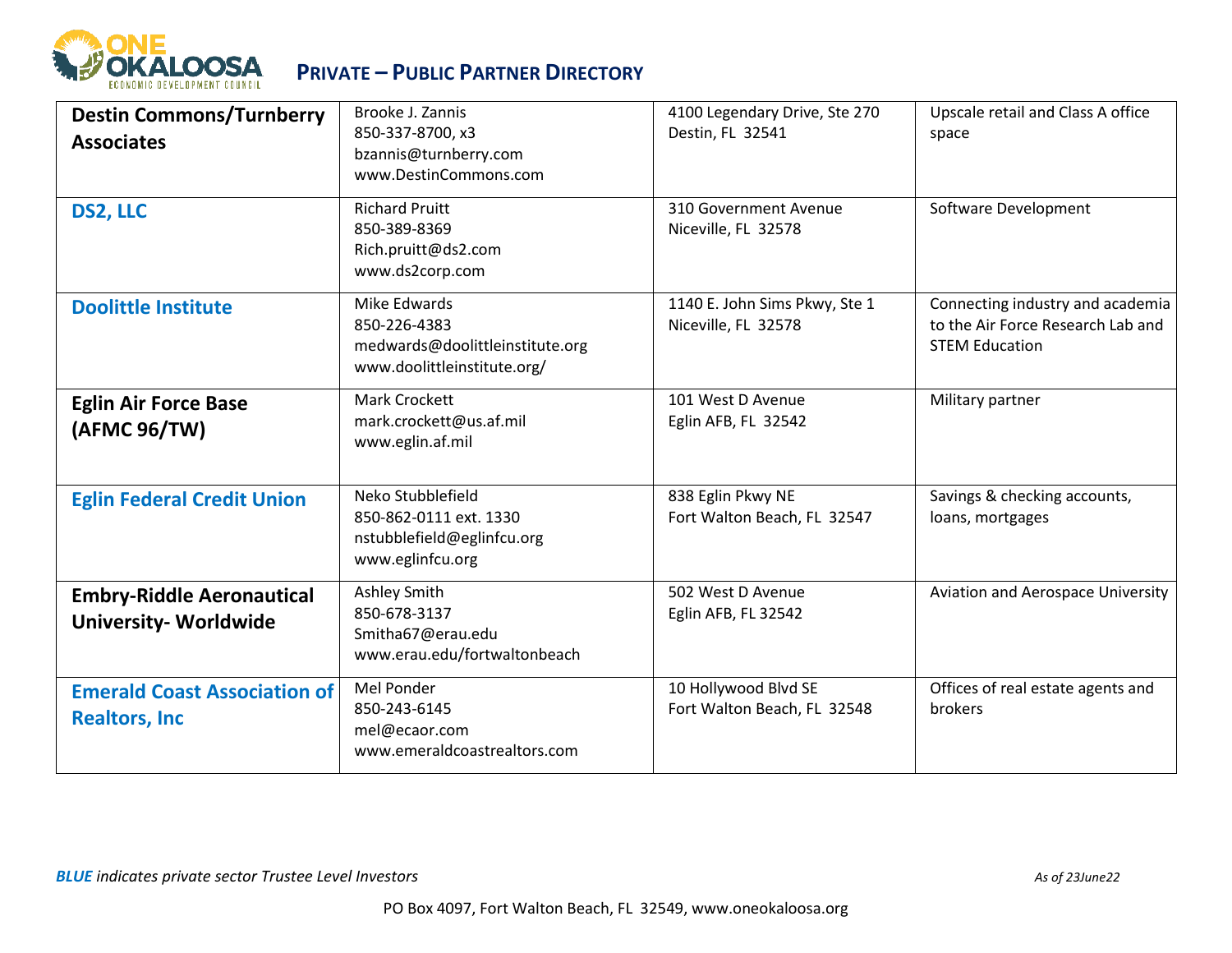

| <b>Emerald Coast Autism Center</b>                     | <b>Heidi Blalock</b><br>850-279-3000<br>heidiblalock@ecautismcenter.org<br>www.ecautismcenter.org  | 80 College Blvd E<br>Niceville, FL 32578             | <b>Education and Therapy Center</b>                                                                  |
|--------------------------------------------------------|----------------------------------------------------------------------------------------------------|------------------------------------------------------|------------------------------------------------------------------------------------------------------|
| <b>Emerald Coast Aviation</b>                          | Jonathan Dunn<br>850-287-6749<br>jonathan@emeraldcoastaviation.com<br>www.emeraldcoastaviation.com | 5535 John Givens Road<br>Crestview, FL 32539         | Aviation services including fueling,<br>maintenance, flight instruction,<br>and charter              |
| <b>Emerald Coast Science</b><br><b>Center</b>          | Diane Fraser<br>850-664-1261<br>diane@ecscience.org<br>www.ecscience.org                           | 31 Memorial Pkwy SW<br>Fort Walton Beach, FL 32548   | <b>STEM Education</b>                                                                                |
| <b>Enco Electronic Systems, LLC</b>                    | Gary Dietzen<br>800-393-3973<br>gary@encoelectronics.com<br>www.encoelectronics.com                | 4307 Breakwater Drive<br>Destin, FL 32541            | Internet, video distribution,<br>building monitoring systems, fiber<br>optic systems, access control |
| <b>ERA American Real Estate</b>                        | Gloria Frazier<br>850-651-2454<br>gkfrazier@era-american.com<br>www.era-american.com               | 4 9th Avenue, Ste E<br>Shalimar, FL 32579            | Real estate and rental services                                                                      |
| <b>Fairfield Inn &amp; Suites-</b><br><b>Crestview</b> | Aaron Hinton<br>850-689-0074<br>ahinton@strandhospitality.com<br>ww.marriott.com/VPSFC             | 110 Crosson Street<br>Crestview, FL 32536            | Hotel                                                                                                |
| <b>FloridaMakes</b>                                    | Kevin Carr<br>407-450-7206<br>kevin.carr@floridamakes.com<br>www.floridamakes.com                  | 800 N Magnolia Avenue, Ste 1850<br>Orlando, FL 32803 | Manufacturing business advisory<br>services supporting business<br>growth                            |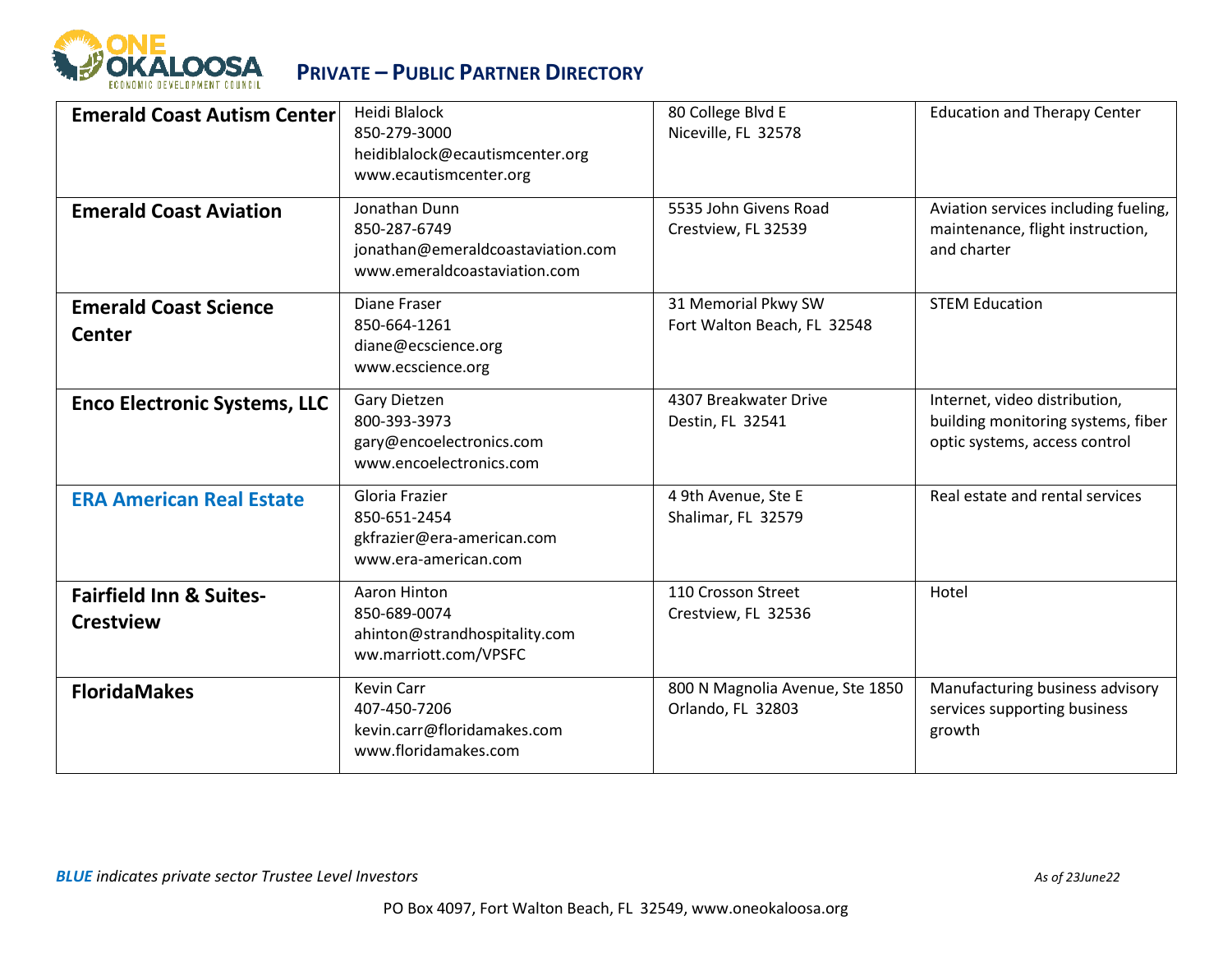

| <b>Florida Power &amp; Light</b>                          | <b>Bernard Johnson</b><br>850-244-4721<br>Bernard.Johnson@nexteraenergy.com<br>www.nexteraenergy.com | 140 Hollywood Blvd SW<br>Fort Walton Beach, FL 32548      | Electric utility company                                                              |
|-----------------------------------------------------------|------------------------------------------------------------------------------------------------------|-----------------------------------------------------------|---------------------------------------------------------------------------------------|
| (Greater) Fort Walton Beach<br><b>Chamber of Commerce</b> | <b>Ted Corcoran</b><br>850-244-8191<br>tedcorcoran@fwbchamber.org<br>www.fwbchamber.org              | <b>PO Box 640</b><br>Fort Walton Beach, FL 32549          | Chamber partner                                                                       |
| Fort Walton Beach, City of                                | Councilmember Kirby Locklear<br>850-496-5778<br>klocklear@fwb.org<br>www.fwb.org                     | 107 Miracle Strip Pkwy<br>Fort Walton Beach, FL 32548     | Municipality                                                                          |
| <b>Fort Walton-Destin Hospital</b>                        | Zach McCluskey<br>850-862-1111<br>Zachary.McCluskey@hcahealthcare.com<br>www.fwbmc.com               | 1000 Mar Walt Drive<br>Fort Walton Beach, FL 32547        | Full service hospital                                                                 |
| <b>Fort Walton Machining, Inc.</b>                        | Jan McDonald<br>850-244-9095<br>jmcdonald@fwmachining.com<br>www.fwmachining.com                     | 43 Jet Drive NW<br>Fort Walton Beach, FL 32548            | Precision machining. Custom<br>manufacturer of aerospace and<br>commercial components |
| <b>Four Points by Sheraton</b><br><b>Destin FWB</b>       | Angie Lee<br>850-796-3815<br>Angie.lee3@marriott.com<br>www.fourpointsdestinfortwaltonbeach.com      | 1325 Miracle Strip Pkwy SE<br>Fort Walton Beach, FL 32548 | Hotel; sleeping rooms and meeting<br>space                                            |
| <b>General Dynamics</b>                                   | Ray Martin<br>850-897-6256<br>raymond.martin@gd-ots.com<br>www.generaldynamics.com                   | 115 Hart Street<br>Niceville, FL 32578                    | <b>Defense Contractor</b>                                                             |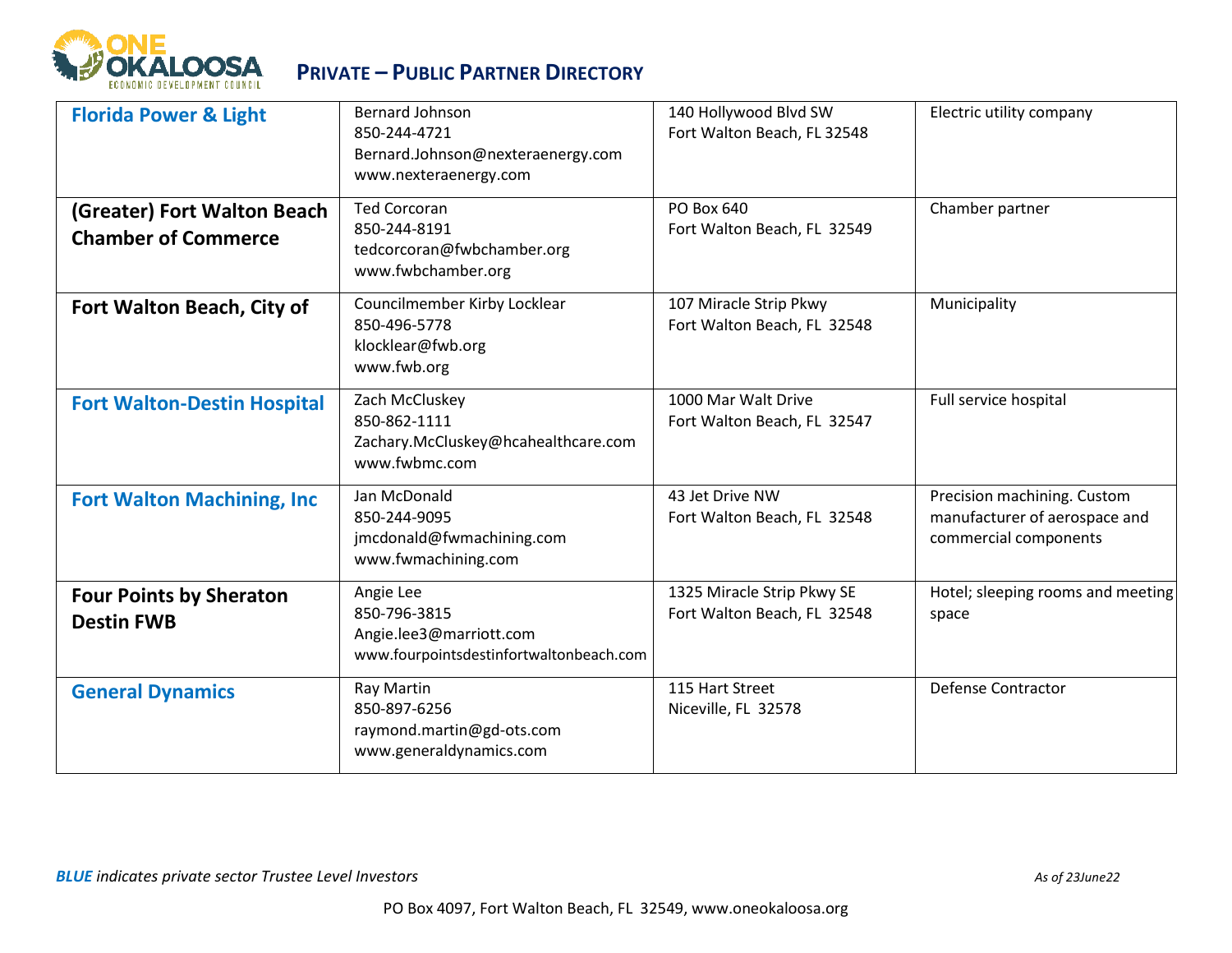

| <b>Granade Technology</b><br><b>Solutions</b> | John Granade<br>334-610-1007<br>john@granade.co<br>www2.granade.co                                       | 801 S Railroad Avenue, Ste<br>2020pelika, AL 36801       | Microsoft Gold Certified Partner, IT<br>Support, software development,<br>and cloud services |
|-----------------------------------------------|----------------------------------------------------------------------------------------------------------|----------------------------------------------------------|----------------------------------------------------------------------------------------------|
| <b>GSC Systems, Inc.</b>                      | Caralee M Gibson<br>850-243-8812<br>c.gibson-15@gscsystems.net<br>www.gscsystems.net                     | 15 Industrial Street NW<br>Fort Walton Beach, FL 32548   | Custom electronics systems sales,<br>service and monitoring                                  |
| <b>Gulf Reflections Studio</b>                | Marcia WrightReynolds<br>850-685-1333<br>gulfreflections@cox.net<br>www.gulfreflections.com              | 901 Judson Street<br>Fort Walton Beach, FL 32547         | Custom photography                                                                           |
| <b>Gustin, Cothern &amp; Tucker,</b><br>Inc.  | Allen Tucker<br>850-678-5141<br>atucker@gctsurveying.com<br>www.gctsurveying.com                         | 121 Hart Street<br>Niceville, FL 32578                   | Architectural, engineering and<br>related services                                           |
| <b>Haiseal Timber Inc.</b>                    | Andreas Versteegh<br>478-272-3545<br>av@livingcapital.mt<br>www.haisealtimber.com                        | 125 N Franklin Street<br>Dublin, GA 31021                | Timber and land<br>management/owner of timberland                                            |
| <b>Hancock Whitney</b>                        | <b>Stacey McGilvray</b><br>850-269-6727<br>stacey.mcgilvray@hancockwhitney.com<br>www.hancockwhitney.com | 14075 Emerald Coast Pkwy<br>Destin, FL 32541             | <b>Banking</b>                                                                               |
| <b>Hand Arendall Harrison Sale</b>            | Leslie Sheekley<br>850-650-0010<br>Isheekley@handfirm.com<br>www.handfirm.com                            | 35008 Emerald Coast Pkwy, Ste<br>500<br>Destin, FL 32541 | Legal Services                                                                               |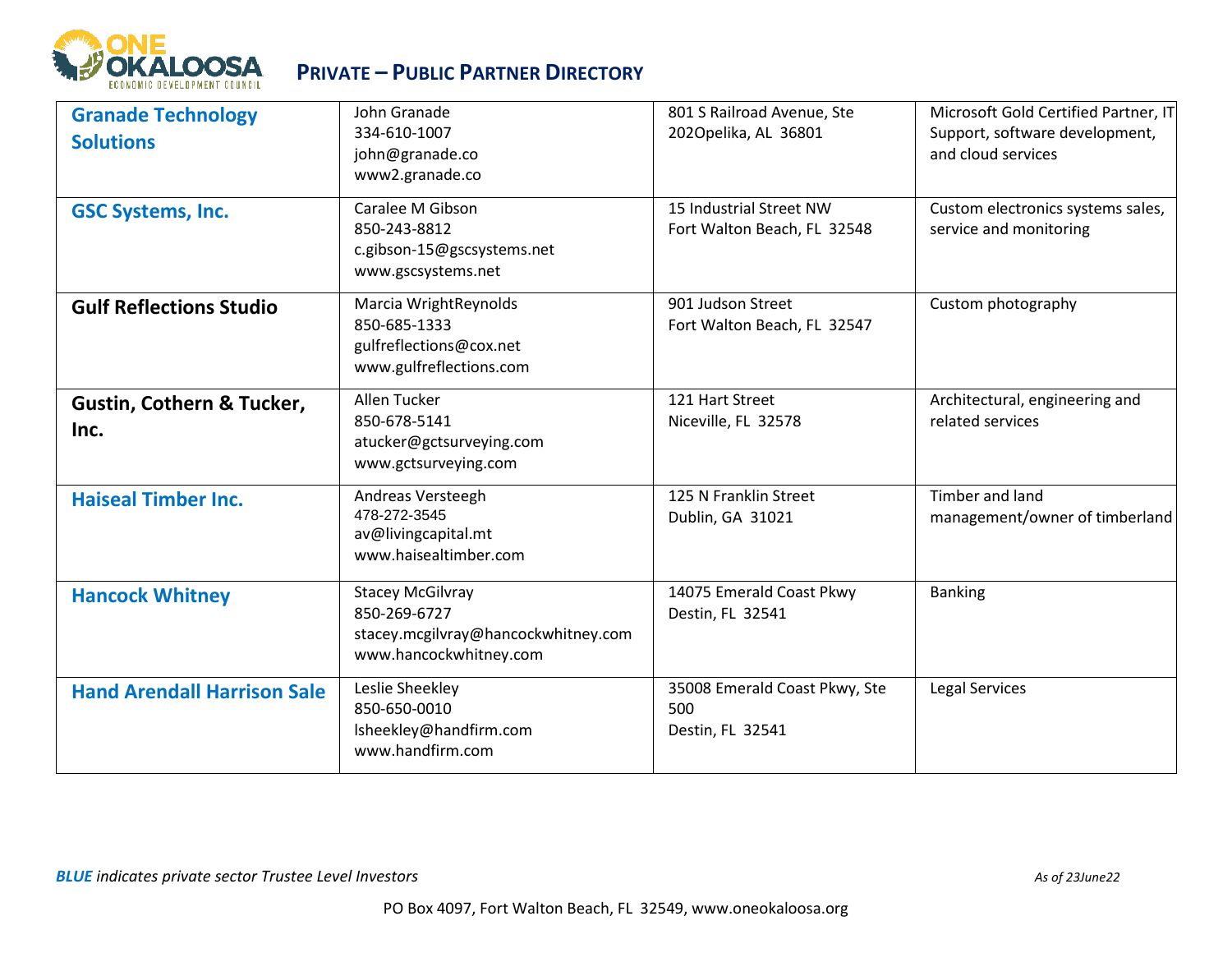

| <b>Heartland Bank</b>                                         | Ashley Vannoy<br>850-259-1972<br>ashleytvannoy@gmail.com<br>www.heartland.bank                                   | 495 Grand Boulevard, Ste 206<br>Miramar Beach, FL 32550   | <b>Banking</b>                                                                              |
|---------------------------------------------------------------|------------------------------------------------------------------------------------------------------------------|-----------------------------------------------------------|---------------------------------------------------------------------------------------------|
| <b>Hilton Garden Inn</b>                                      | Jillian McQueen<br>850-226-5801<br>Jillian.mcqueen@innisfreehotels.com<br>www.hiltongardeninnfortwaltonbeach.com | 1297 Miracle Strip Pkwy SE<br>Fort Walton Beach, FL 32548 | Lodging, confrence center, food<br>and drink                                                |
| <b>Hilton Sandestin Beach Golf</b><br><b>Resort &amp; Spa</b> | Gary Brielmayer<br>850-267-9500<br>gary.brielmayer@hilton.com<br>www.hiltonsandestinbeach.com                    | 4000 Sandestin Blvd S<br>Destin, FL 32550                 | Resort lodging, golf, tennis,<br>spa, salon and fitness center                              |
| Home Builders Institue; HBI                                   | <b>Brenda Smith</b><br>850-517-6542<br>Brenda.smith@hbi.org<br>www.hbi.org                                       | 100 College Blvd, Bldg 520<br>Niceville, FL 32578         | <b>Construction Education and</b><br>training                                               |
| <b>Honorary Life Member</b>                                   | David Goetsch<br>ddsg2001@cox.net<br>Website: www.david-goestch.com                                              |                                                           |                                                                                             |
| <b>Honorary Life Member</b>                                   | Pamela Dana<br>pamdana@yahoo.com                                                                                 |                                                           |                                                                                             |
| <b>Howard Group</b>                                           | Matt Hagen<br>850-837-1886<br>mhagen@howardgrp.com<br>www.howardgrp.com                                          | 585 Grand Blvd, Ste 201<br>Miramar Beach, FL 32550        | Real Estate Development,<br><b>Commerical Management,</b><br><b>Shopping Center Leasing</b> |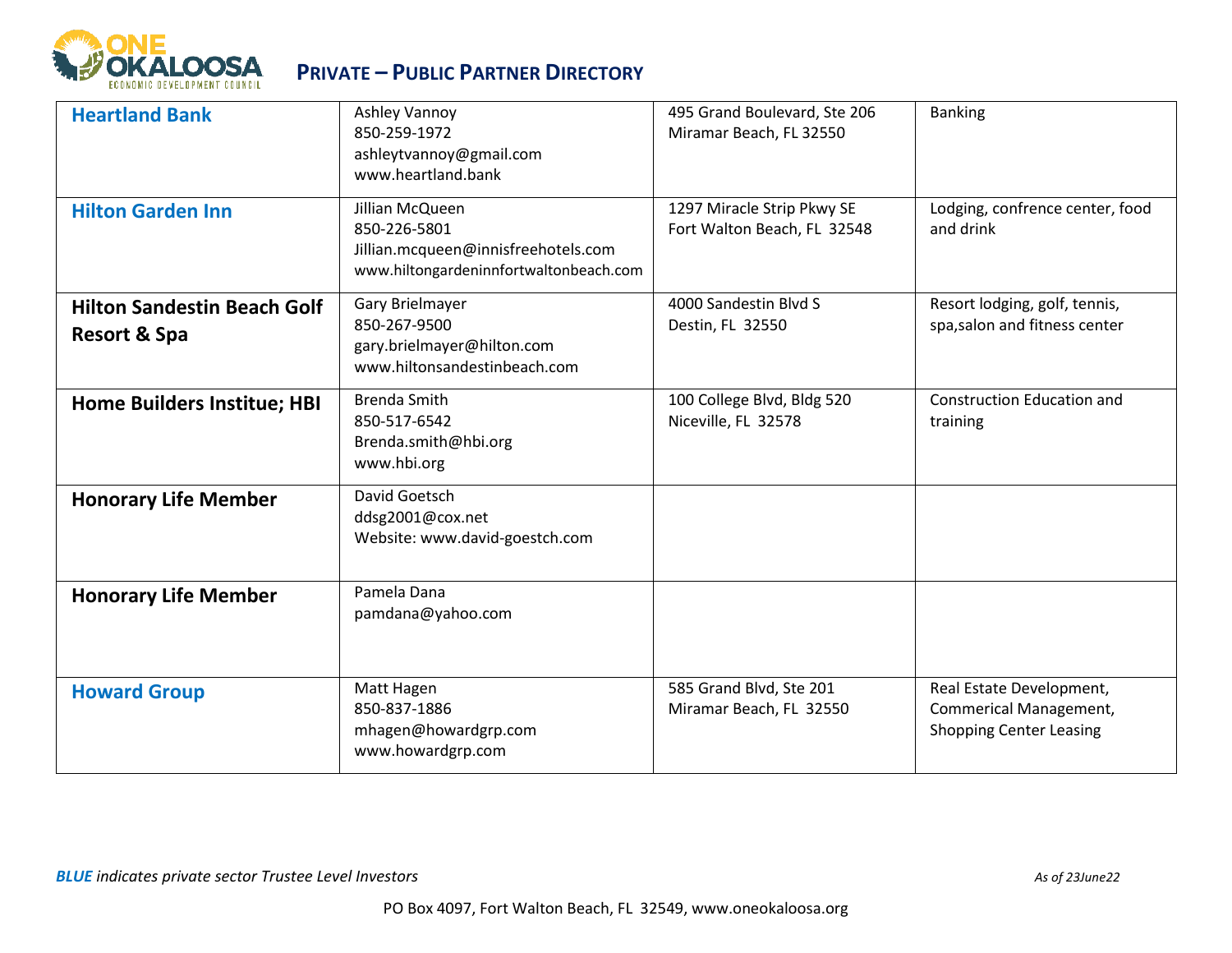

| <b>Hsu Educational Foundation</b>                        | Amanda Negron<br>850-244-7293<br>Amanda.negron@hsu-foundation.org<br>www.hsu-foundation.org | 70 Ready Avenue NW<br>Fort Walton Beach, FL 32548                 | Promoting STEM education in<br>Northwest Florida |
|----------------------------------------------------------|---------------------------------------------------------------------------------------------|-------------------------------------------------------------------|--------------------------------------------------|
| InDyne, Inc.                                             | Jim Heald<br>850-882-4983<br>jheald@indyneinc.com<br>www.indyneinc.com                      | 4050 S Ferdon Blvd<br>Crestview, FL 32536                         | Engineering, IT, and range services              |
| <b>Intuitive Research and</b><br><b>Technology Corp.</b> | <b>Timothy Mango</b><br>256-922-1122<br>Timothy.mango@irtc-hq.com<br>www.irtc-hq.com        | 5030 Bradford Drive NW<br>Bldg 2, Ste 205<br>Huntsville, AL 35805 | Engineering and Technolog y<br>Services          |
| <b>JRW Investments LLC</b>                               | James Watts<br>850-398-8745<br>jwatts@jrwllc.com<br>www.jrwllc.com                          | 308 James Lee Blvd<br>Crestview, FL 32536                         | Property Management and real<br>estate           |
| <b>Kratos Defense</b>                                    | Maynard Factor<br>850-244-2332<br>Maynard.factor@kratosdefense.com<br>www.kratosdefense.com | 35 Hill Avenue<br>Fort Walton Beach, FL 32548                     | Aerospace & Defense.Unmanned<br>Systems/Robotics |
| <b>Landrum HR</b>                                        | Deborah Brousseau<br>850-450-9378<br>DBrousseau@landrumhr.com<br>www.landrumhr.com          | 219 E Garden St, Ste 500<br>Pensacola, FL 32502                   | Professional employer<br>organization            |
| Liufau State Farm Insurance                              | Jim Liufau<br>850-837-1329<br>jim@jimliufau.com<br>www.jimliufau.com                        | 36008 Emerald Coast Pkwy, Ste<br>401<br>Destin, FL 32541          | Insurance and financial services                 |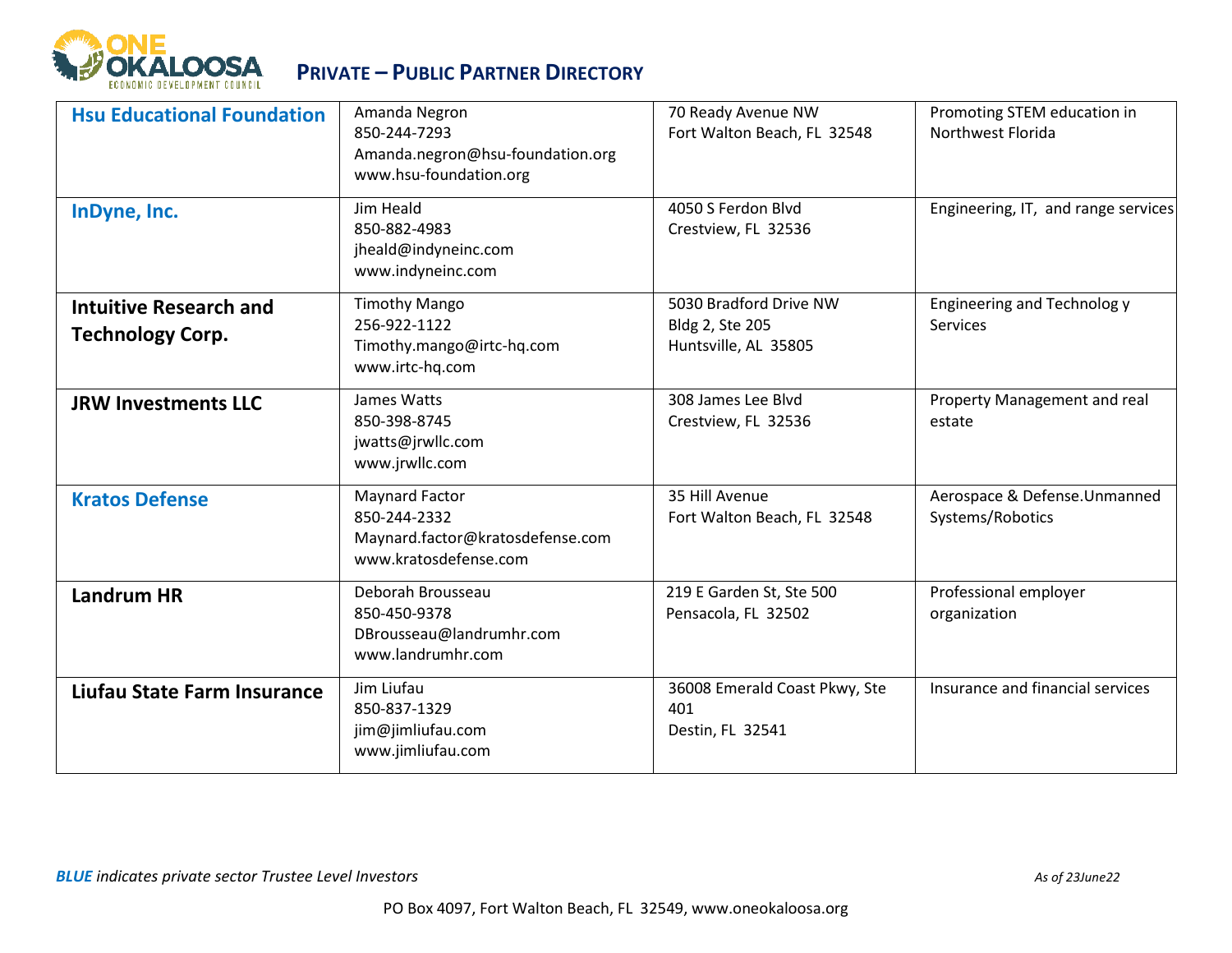

| <b>MAG Aerospace</b>                | Chad Vuyovich<br>910-309-6744<br>Chad.Vuyovich@magaero.com<br>www.magaero.com                     | 634 Anchors Street<br>Fort Walton Beach, FL 32548 | <b>Engineering Services, Software</b><br>Development, Airborne ISR,<br><b>Aircraft Services</b> |
|-------------------------------------|---------------------------------------------------------------------------------------------------|---------------------------------------------------|-------------------------------------------------------------------------------------------------|
| Mary Esther, City of                | Mayor Chris Stein<br>850-243-3566<br>cmbrstein@cityofmaryesther.com<br>www.cityofmaryesther.com   | 195 Christobal Road N<br>Mary Esther, FL 32569    | Municipality                                                                                    |
| <b>Matrix Design Group</b>          | Sal Nodjomian<br>850-279-4298<br>sal nodjomian@matrixdesigngroup.com<br>www.matrixdesigngroup.com | 320 Bayshore Drive, Ste B<br>Niceville, FL 32578  | Planning, development, survey,<br>consulting, design, modeling,<br>engineering and management   |
| <b>Matthews &amp; Jones, LLP</b>    | Dana Matthews<br>850-837-3662<br>dmatthews@destinlaw.com<br>www.destinlaw.com                     | 4475 Legendary Drive<br>Destin, FL 32541          | Attorney/Law Office                                                                             |
| <b>Mattie Kelly Arts Foundation</b> | Demetrius Fuller<br>850-650-2226 ext. 1<br>dfuller@mkaf.org<br>www.mattiekellyartsfoundation.org  | 4323 Commons Drive W<br>Destin, FL 32541          | Non profit - cultural arts and<br>education                                                     |
| <b>McNeill Hotel Company</b>        | Hayley Hamre<br>850-650-6969<br>hhamre@mcneillhotels.com<br>www.mcneillhotels.com                 | 14060 Emerald Coast Pkwy<br>Destin, FL 32541      | <b>Hospitality Service</b>                                                                      |
| <b>Mid-Bay Bridge Authority</b>     | Van Fuller<br>850-897-1428<br>Van.fuller@mid-bay.com<br>www.mid-bay.com                           | PO Box 5037<br>Niceville, FL 32578                | Bridge authority                                                                                |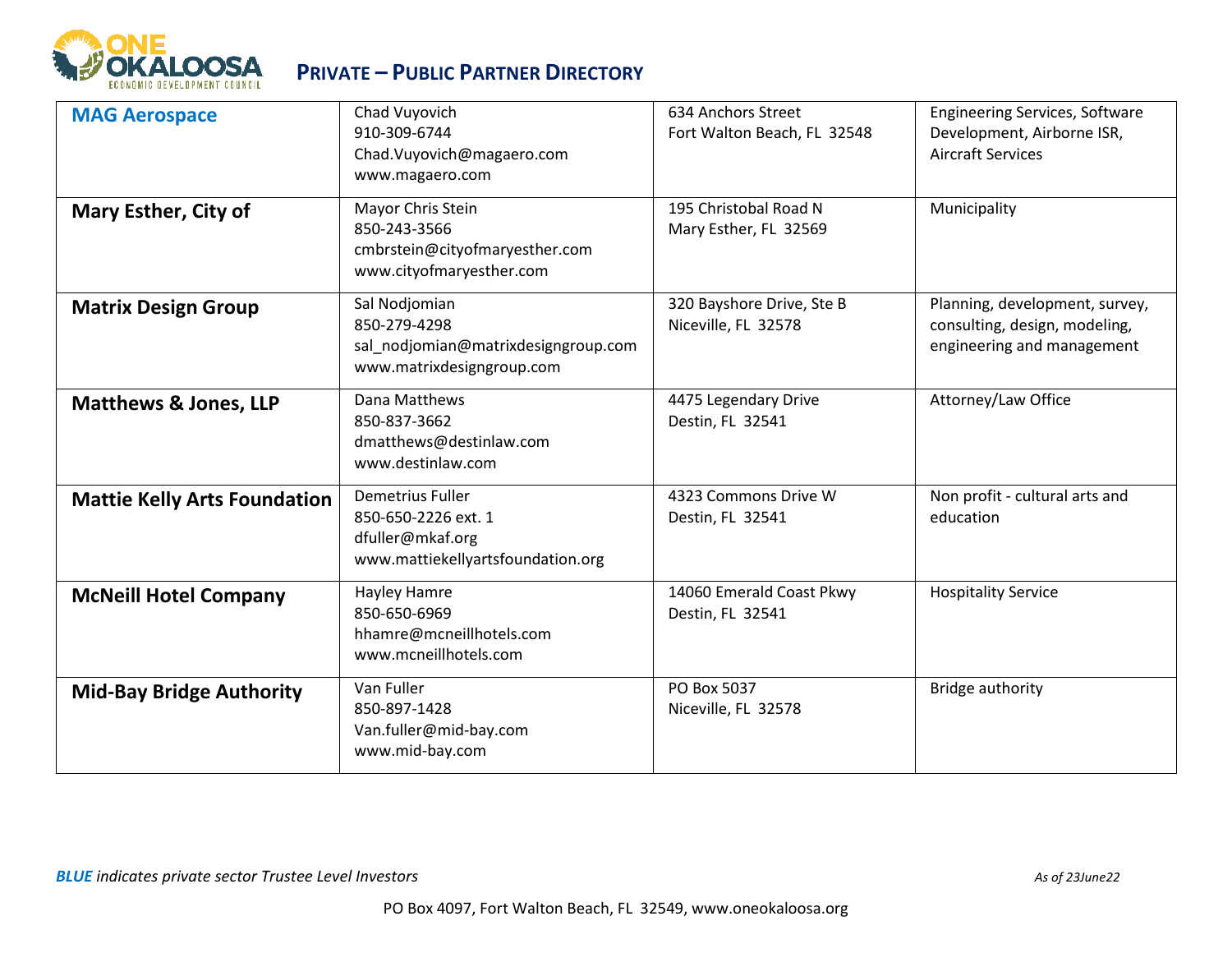

| <b>MidSouth Bank</b>                               | Stephanie Larabee<br>850-896-0452<br>stephanie.larabee@bankmidsouth.com<br>www.bankmidsouth.com  | 768 Beal Pkwy NW<br>Fort Walton Beach, FL 32547           | <b>Banking and Financial Services</b>                         |
|----------------------------------------------------|--------------------------------------------------------------------------------------------------|-----------------------------------------------------------|---------------------------------------------------------------|
| <b>Murphy Redd Marketing</b>                       | Kelly Murphy-Redd<br>850-723-4541<br>murphyreddmarketing@cox.net<br>www.murphyreddmarketing.com  | 118 Blossom Creek Run<br>Niceville, FL 32578              | Marketing                                                     |
| <b>NBI Properties, Inc.</b>                        | <b>Craig Barrett</b><br>850-243-0007<br>craig@NBIproperties.com<br>www.NBIproperties.com         | 154 Brooks Street, Ste 101<br>Fort Walton Beach, FL 32548 | Real estate                                                   |
| <b>Nelson Mullins Broad &amp;</b><br><b>Cassel</b> | Lacey Corona<br>850-460-9430<br>Lacey.corona@nelsonmullins.com<br>www.nelsonmullins.com          | 215 S Monroe Street, Ste 400<br>Tallahassee, FL 32301     | Legal services                                                |
| <b>Newman-Dailey Resort</b><br>Properties, Inc.    | Jeanne Dailey<br>850-837-1071<br>jdailey@ndrp.com<br>www.destinvaction.com                       | 12815 Hwy 98 W, Ste 100<br>Destin, FL 32550               | Vacation rentals, real estate sales<br>and property mangament |
| Niceville-Valparaiso<br><b>Chamber of Commerce</b> | Tricia Brunson<br>850-678-2323<br>triciabrunson@nicevillechamber.com<br>www.nicevillechamber.com | 1055 John Sims Pkwy<br>Niceville, FL 32578                | Chamber partner                                               |
| Niceville, City of                                 | Mayor Daniel Henkel<br>850-729-4008<br>dhenkel@niceville.org<br>www.niceville.org                | 208 Partin Drive N<br>Niceville, FL 32578                 | Municipality                                                  |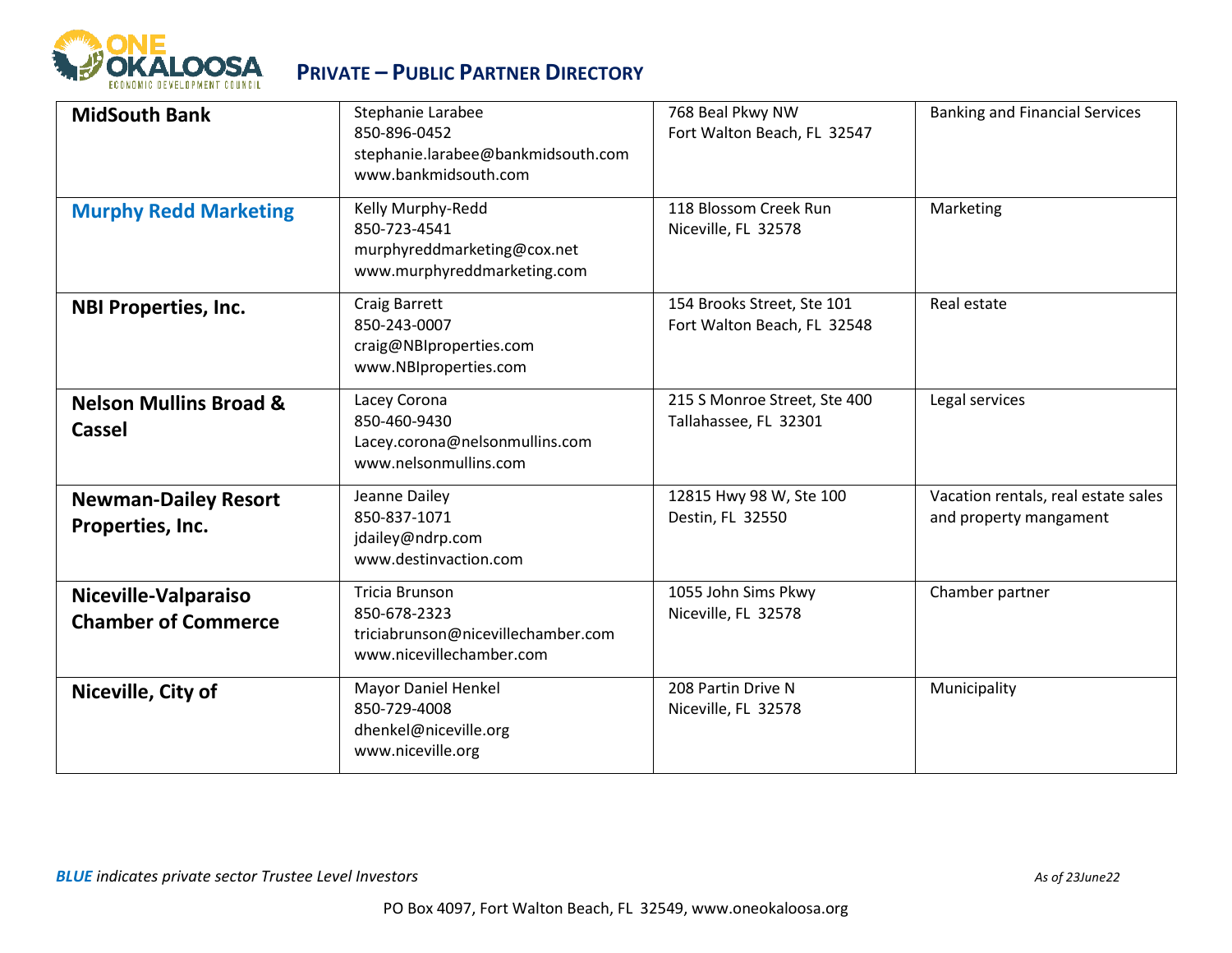

| <b>North Okaloosa Medical</b><br><b>Center</b>              | <b>Michael Nordness</b><br>850-689-8101<br>Michael nordness@chs.net<br>www.northokaloosa.com       | 151 E Redstone Avenue<br>Crestview, FL 32539        | Community hospital             |
|-------------------------------------------------------------|----------------------------------------------------------------------------------------------------|-----------------------------------------------------|--------------------------------|
| <b>Northwest Florida State</b><br><b>College</b>            | Dr. Devin Stephenson<br>850-729-5360<br>dstephenson@nwfsc.edu<br>www.nwfsc.edu                     | 100 College Blvd<br>Niceville, FL 32578             | Education                      |
| <b>Okaloosa County</b>                                      | John Hofstad<br>850-651-7105<br>jhofstad@myokaloosa.com<br>www.co.okaloosa.fl.us                   | 1250 N Eglin Pkwy, Ste 102<br>Shalimar, FL 32579    | County government              |
| <b>Okaloosa County Airport</b><br><b>System</b>             | <b>Tracy Stage</b><br>850-651-7160 x1055<br>tstage@myokaloosa.com<br>www.flyvps.com                | 2701 SR 85 N<br>Eglin AFB, FL 32542                 | Airport systems                |
| <b>Okaloosa Clerk of Courts &amp;</b><br><b>Comptroller</b> | J.D. Peacock<br>850-689-5000<br>jdpeacock@okaloosaclerk.com<br>www.okaloosaclerk.com               | 101 E James Lee Blvd, Rm 108<br>Crestview, FL 32536 | Government                     |
| <b>Okaloosa School District</b>                             | <b>Marcus Chambers</b><br>850-833-3191<br>chambersm@okaloosaschools.com<br>www.okaloosaschools.com | 202A Hwy 85 N<br>Niceville, FL 32578                | K-12 Education                 |
| <b>Okaloosa County Supervisor</b><br><b>Elections</b>       | Paul Lux<br>850-682-2711<br>plux@myokaloosa.com<br>www.govote-okaloosa.com                         | 302 Wilson Street, Ste 102<br>Crestview, FL 32536   | <b>Supervisor of Elections</b> |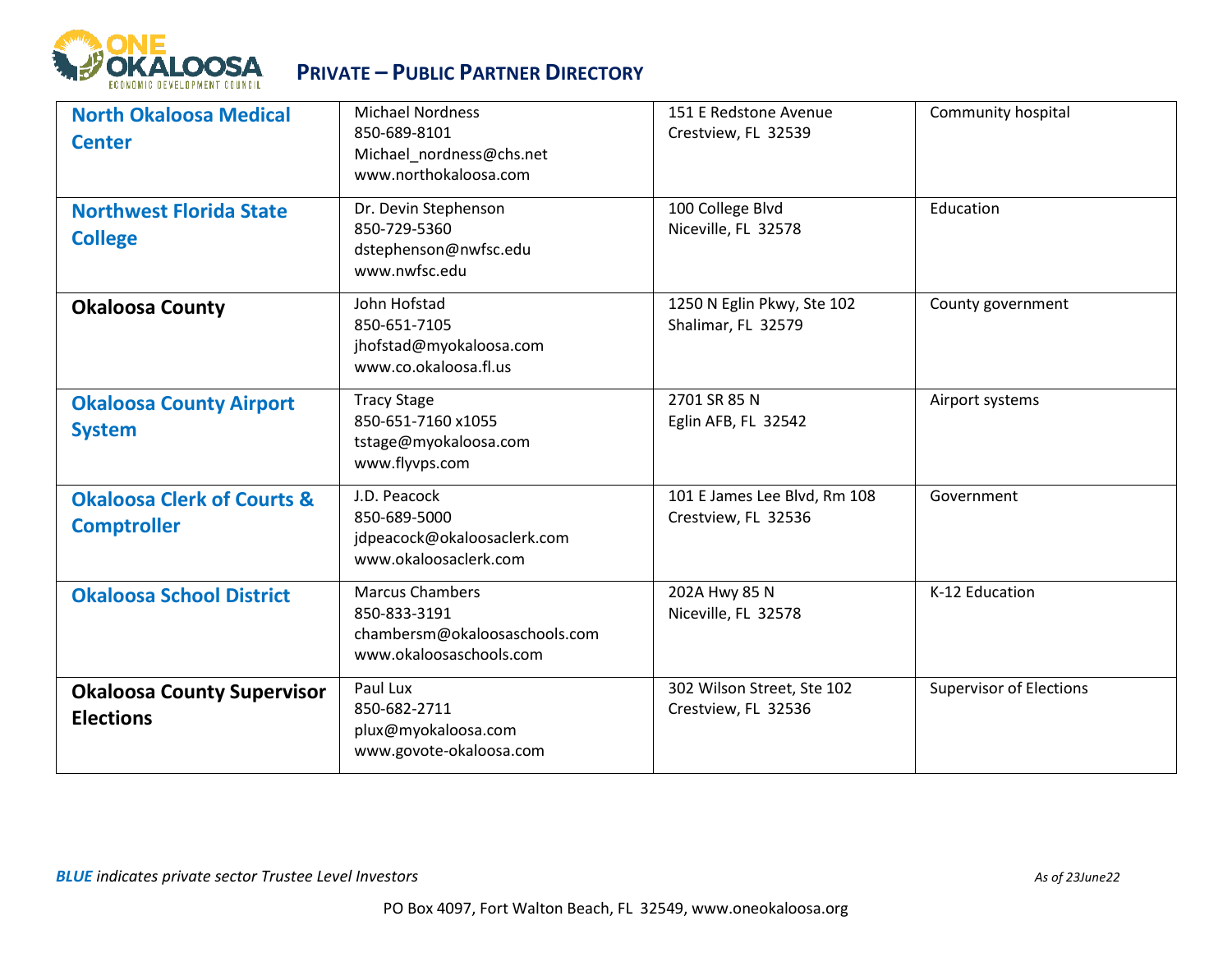

| <b>Okaloosa County Teachers</b><br><b>Federal Credit Union</b> | Jerry Maughon<br>850-682-2225<br>jerrym@okaloosafcu.org<br>www.okaloosafcu.org      | 1126 N Ferdon Blvd<br>Crestview, FL 32536             | <b>Credit Union</b>                                          |
|----------------------------------------------------------------|-------------------------------------------------------------------------------------|-------------------------------------------------------|--------------------------------------------------------------|
| <b>Okaloosa Gas District</b>                                   | Gordon King<br>850-729-4700<br>GordonKing@okaloosagas.com<br>www.okaloosagas.com    | <b>PO Box 548</b><br>Valparaiso, FL 32580             | Natural gas distribution                                     |
| <b>Okaloosa Technical College</b>                              | Jon Williams<br>850-833-3500<br>WilliamsJ2@Okaloosaschools.com<br>www.otcollege.net | 1976 Lewis Turner Blvd<br>Fort Walton Beach, FL 32547 | <b>Career and Technical Education</b>                        |
| <b>Okaloosa Tourist</b><br><b>Development Department</b>       | Jennifer Adams<br>850-651-7131<br>jadams@myokaloosa.com<br>www.destin-fwb.com       | PO Box 609<br>Fort Walton Beach, FL 32549             | Tourism for Okaloosa County                                  |
| <b>OneDigital</b>                                              | <b>Briana Wigley</b><br>850-439-5573<br>briana.wigley@onedigital.com                | 300 N Tarragona Street<br>Pensacola, FL 32501         | Health and Benefits Insurance                                |
| <b>On-Point Defense</b><br><b>Technologies</b>                 | <b>Keith Driver</b><br>850-226-7798<br>keith@onpoint-dt.com<br>onpoint-dt.com       | 737 Hollywood Blvd NW<br>Fort Walton Beach, FL 32548  | RD&T of electro-mechanical<br>components                     |
| <b>Planned Systems</b><br><b>International</b>                 | <b>Derrick Barton</b><br>850-240-1238<br>dbarton@plan-sys.com<br>www.plan-sys.com/  | 410 Government Avenue, Ste 1<br>Valparaiso, FL 32580  | IT, Cyber Security, Migration,<br><b>Systems Engineering</b> |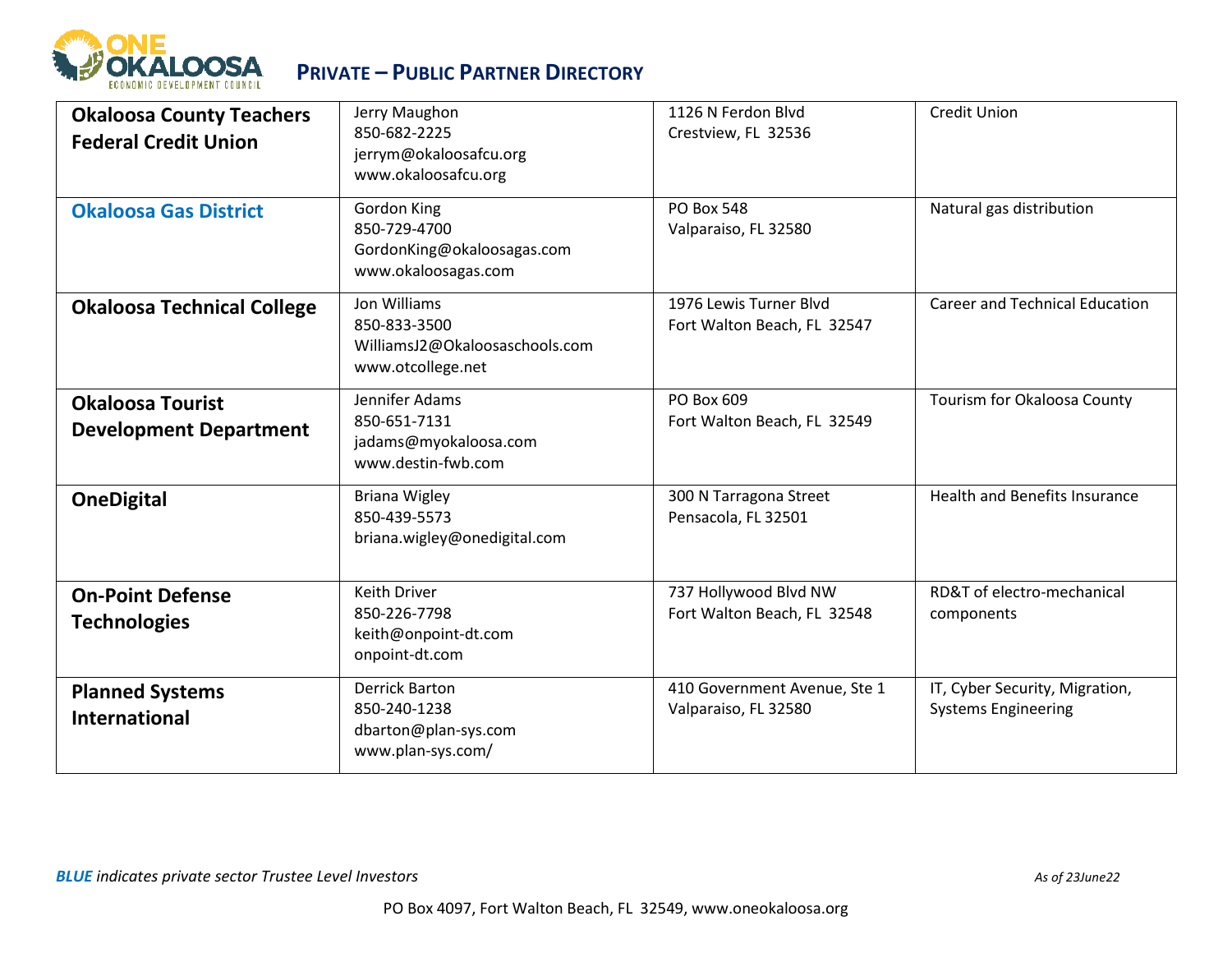

| <b>PNC Bank</b>                                | John Gormley<br>850-554-6877<br>john.gormley@pnc.com<br>www.pnc.com                            | 5055 Bayou Blvd.<br>Pensacola, FL 32503                  | <b>Banking; Financial Services</b>                         |
|------------------------------------------------|------------------------------------------------------------------------------------------------|----------------------------------------------------------|------------------------------------------------------------|
| <b>Precision Measurement, Inc.</b>             | David A. Haines<br>850-862-2200<br>dhaines@pmicals.com<br>www.pmicals.com                      | 634 Anchors St NW<br>Fort Walton Beach, FL 32548         | <b>Calibrations and Testing Services</b>                   |
| <b>Progress Bank</b>                           | Dewayne Youngblood<br>256-319-3633<br>dyoungblood@myprogressbank.com<br>www.myprogressbank.com | 35008 Emerald Coast Pkwy, Ste<br>100<br>Destin, FL 32541 | Banking and financial services                             |
| <b>Progressive Management</b><br>America, Inc. | <b>Michael Kent</b><br>850-664-6000<br>mkent@pmainfo.com<br>www.pmainfo.com                    | 970 Gulfshore Drive<br>Destin, FL 32541                  | Real estate property management                            |
| <b>Props Craft Brewery</b>                     | Nathan K. Vannatter<br>850-586-7117<br>propsbrewery@gmail.com<br>www.propsbrewery.com          | 125 Lovejoy Road<br>Fort Walton Beach, FL 32548          | Manufacturing and Distribution of<br><b>Craft Beer</b>     |
| R4 Integration, Inc.                           | <b>Ed Arcemont</b><br>850-226-6913<br>ed.arcemont@r4-integration.com<br>www.r4-integration.com | 45 Beal Pkwy<br>Fort Walton Beach, FL 32548              | Aerospace Engineering and<br><b>Aircraft Modifications</b> |
| Radiance Technologies, Inc.                    | Jason Day<br>850-461-0474<br>jason.day@radiancetech.com<br>www.radiancetech.com                | 998 Eglin Pkwy<br>Shalimar, FL 32579                     | Defense, Engineering, Technology                           |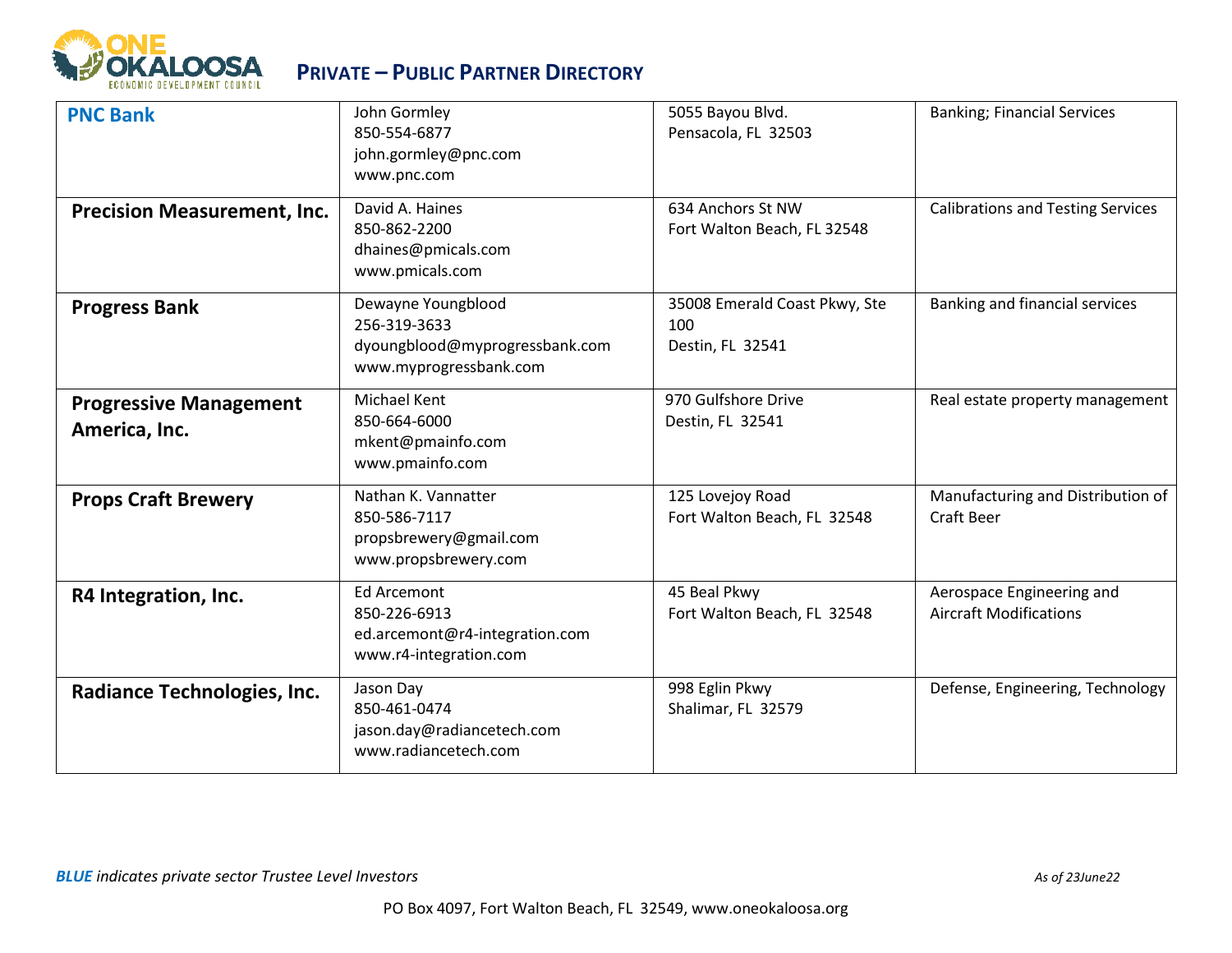

| <b>Randy Wise Homes, Inc.</b>                                                                                | Randy Wise<br>850-678-9473<br>randy@randywisehomes.com<br>www.randywisehomes.com                                | 127 N Partin Dr<br>Niceville, FL 32578           | Developer, custom home builder<br>and remodeler  |
|--------------------------------------------------------------------------------------------------------------|-----------------------------------------------------------------------------------------------------------------|--------------------------------------------------|--------------------------------------------------|
| <b>Regions Bank</b>                                                                                          | Leslie Stricklin<br>850-502-2301<br>Leslie.Stricklin@regions.com<br>www.regions.com                             | 200 Grand Blvd<br>Miramar Beach, FL 32550        | Banking and financial services                   |
| <b>Reliance Test and</b><br><b>Technology</b>                                                                | Ray Toth<br>850-882-4983<br>Raymond.toth.1@us.af.mil<br>www.rtt-jv.com                                          | 516 Perimeter Rd, Ste 1<br>Eglin AFB, FL 32542   | <b>Government Contractor</b>                     |
| <b>Richard S. Johnson,</b><br><b>P.A/Allure Title &amp; Escrow</b><br>Company/KGM<br><b>Development, LLC</b> | Richard S. Johnson<br>850-279-6868<br>richard@richardjohnsonlawfirm.com<br>https://www.emeraldcoastattorney.com | 107 N. Partin Dr<br>Niceville, FL 32578          | Attorney, Title Company, and Land<br>Development |
| <b>Rocky Bayou Christian School</b>                                                                          | Dr. Mike Mosley<br>850-678-9621<br>mosleym@rbcs.org<br>www.rbcs.org                                             | 2101 N Partin Dr<br>Niceville, FL 32578          | Education                                        |
| <b>Ruckel Properties, Inc.</b>                                                                               | <b>Marion Ruckel Skalicky</b><br>850-678-2223<br>marion@ruckelproperties.com<br>www.ruckelproperties.com        | 1003C John Sims Pkwy E<br>Niceville, FL 32578    | Real estate development and sales                |
| <b>Saltmarsh, Cleaveland &amp;</b><br><b>Gund CPA</b>                                                        | <b>Glenn Scharf</b><br>850-243-6713<br>glenn.scharf@saltmarshcpa.com<br>www.saltmarshcpa.com                    | <b>PO Box 848</b><br>Fort Walton Beach, FL 32549 | Certified public accountants and<br>consulting   |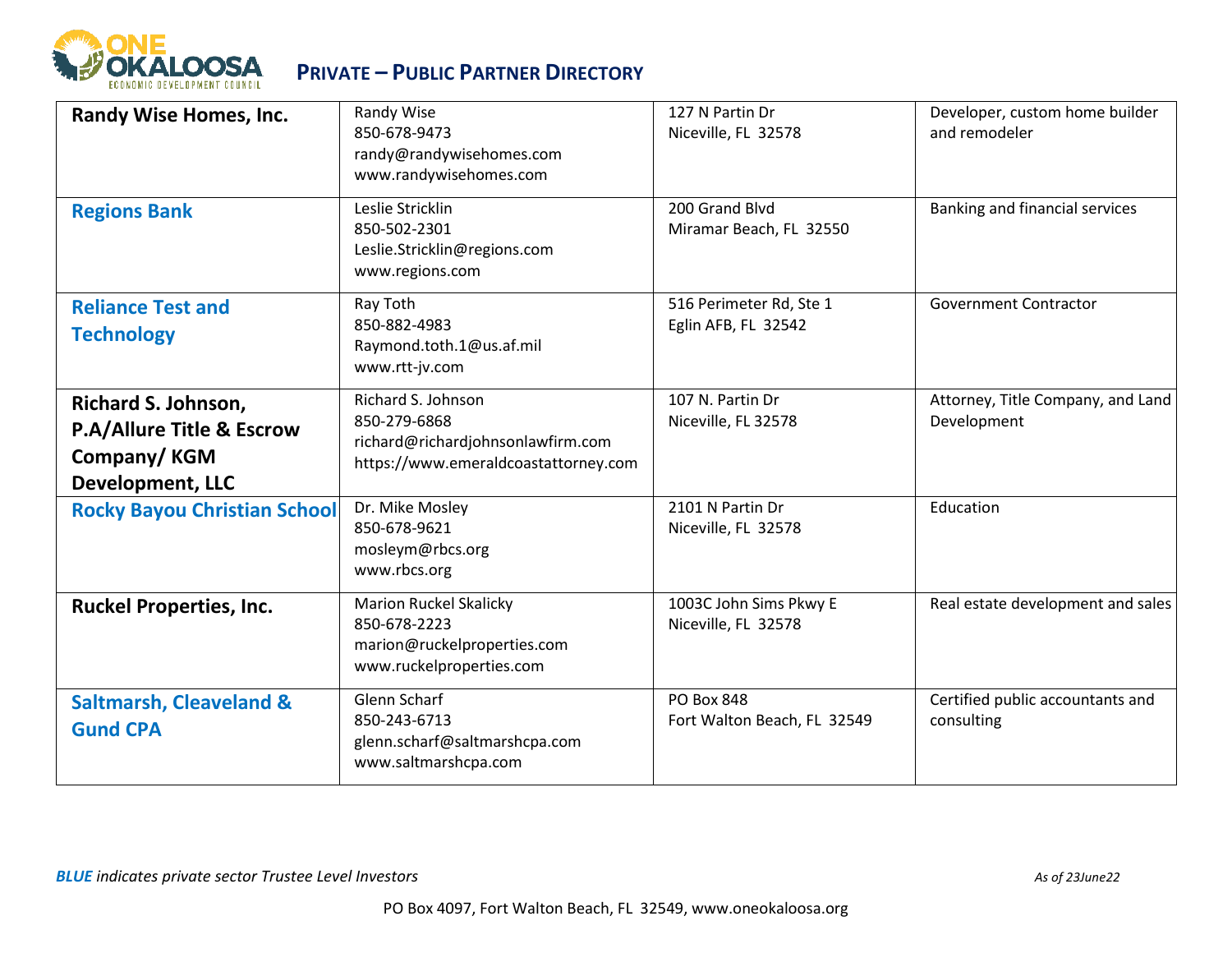

| Santa Rosa Mall                   | New POC TBA<br>www.santarosamall.com                                                                   | 300 Mary Esther Blvd, Ste 112<br>Mary Esther, FL 2569          | Indoor shopping center                                                      |
|-----------------------------------|--------------------------------------------------------------------------------------------------------|----------------------------------------------------------------|-----------------------------------------------------------------------------|
| Shalimar, Town of                 | <b>Mayor Mark Franks</b><br>850-651-5723<br>Mark.franks@shalimarflorida.org<br>www.shalimarflorida.org | 2 Cherokee Rd<br>Shalimar, FL 32579                            | Municipality                                                                |
| <b>SimpleHR</b>                   | <b>Bill Lindsley</b><br>850-650-9935<br>President@simplehr.com<br>www.simplehr.com                     | 36474 Emerald Coast Pkwy,<br><b>Bldg B</b><br>Destin, FL 32541 | Payroll and human resources<br>management services                          |
| <b>ServisFirst Bank</b>           | <b>Bob Bennett</b><br>850-266-9191<br>bbennett@servisfirstbank.com<br>www.servisfirstbank.com          | 316 Racetrak Road NE<br>Fort Walton Beach, FL 32547            | Commercial banking                                                          |
| <b>SmartBank</b>                  | Robin Donlon<br>850-803-5055<br>robin.donlon@smartbank.com<br>www.smartbank.com                        | 4405 Commons Dr. East<br>Destin, FL 32541                      | Commercial banking and lending                                              |
| <b>Southland Utility Services</b> | <b>Mike Morris</b><br>850-307-1184<br>mmorris@southlandutility.com<br>www.southlandutility.com         | PO Box 1387<br>DeFuniak Springs, FL 32435                      | Electrical power infrastructure<br>development, residential tree<br>service |
| <b>Speegle Construction, Inc.</b> | Troy Speegle Jr.<br>850-729-2484<br>tdspeegle@speegleconstruction.com<br>www.speegleconstruction.com   | PO Box 1325<br>Niceville, FL 32578                             | Design, build, general contractor                                           |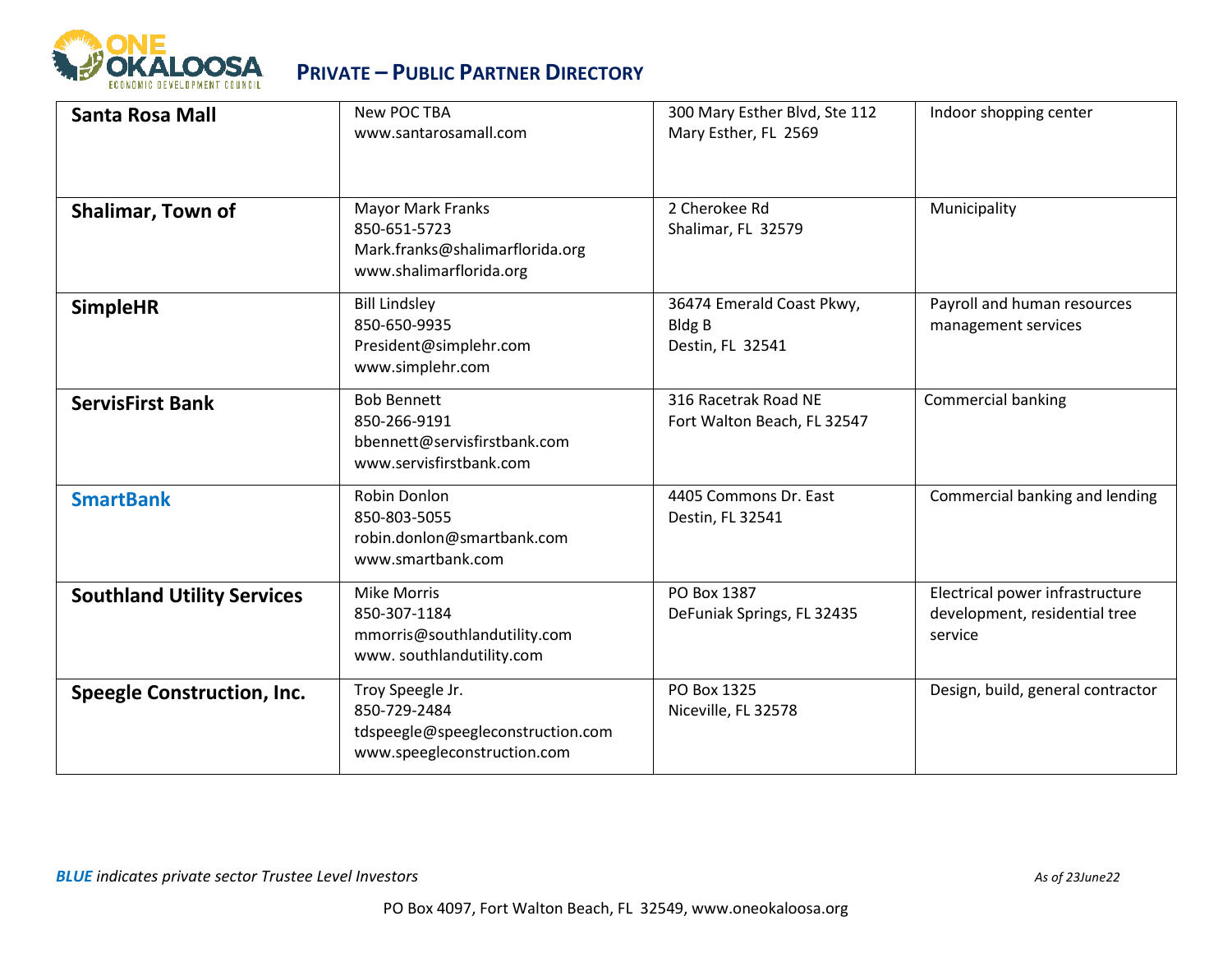

| <b>Step One Automotive Group</b>                           | Maureen Bierman<br>850-461-2524<br>mbierman@steponeauto.com<br>steponeautomotive.com        | 696 Beal Pkwy<br>Fort Walton Beach, FL 32547              | <b>Automotive Technology</b>                                                               |
|------------------------------------------------------------|---------------------------------------------------------------------------------------------|-----------------------------------------------------------|--------------------------------------------------------------------------------------------|
| <b>Sunshine Aero Industries, Inc</b>                       | Robert L. Keller<br>850-682-6811<br>bob@sunshineaero.com<br>www.sunshineaero.com            | 3164 Airport Rd<br>Crestview, FL 32539                    | Flight testing repair, modifications<br>and general aircraft                               |
| <b>Synovus</b>                                             | <b>Tracy Englert-Poe</b><br>850-729-5540<br>Tracyenglert-poe@synovus.com<br>www.synovus.com | 23 S John Sims Pkwy<br>Valparaiso, FL 32580               | Banking and financial services                                                             |
| <b>TEKsystems</b>                                          | Diana Phelps<br>850-837-5891<br>diphelps@teksystems.com<br>www.teksystems.com               | 600 Grand Boulevard<br>Miramar Beach, FL 32550            | IT staffing services - Government<br>and Commercial                                        |
| The Island By Hotel RL                                     | Jim Swaim<br>850-337-9161<br>jswaim@theislandfl.com<br>www.theislandfl.com                  | 1500 Miracle Strip Pkwy SE<br>Fort Walton Beach, FL 32548 | Hotel, lodging, conference, food<br>and beverage                                           |
| The Jay Odom Group, LLC                                    | Mimy Kincaid<br>850-654-4126<br>mkincaid@thejayodomgroup.com<br>www.thejayodomgroup.com     | 4652 Gulfstarr Drive<br>Destin, FL 32540                  | Real estate development                                                                    |
| <b>The UPS Store/Courthouse</b><br><b>Suites Crestview</b> | Alex Barthé<br>850-634-6165<br>abarthe2135@theupsstore.com<br>theupsstore.com/6577          | 114 Cedar Ave, PMB#4<br>Crestview, FL 32536               | Packing, shipping, freight, private<br>mailboxes, notary, printing,<br>laminating, binding |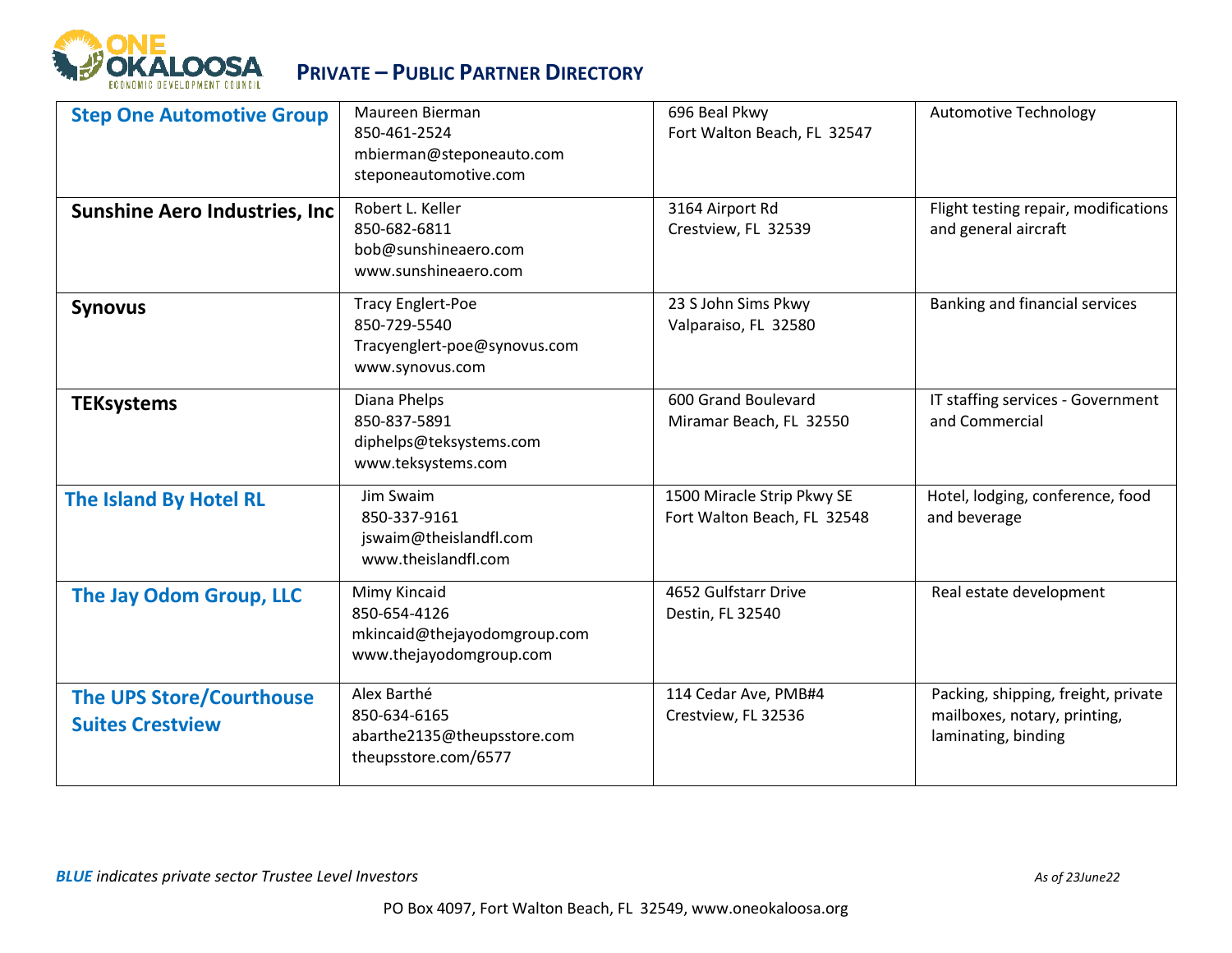

| <b>Torch Technologies</b>       | Sam Burkett<br>850-613-6997<br>sam.burkett@torchtechnologies.com<br>www.TorchTechnologies.com | 6 11th Ave<br>Bldg F, Ste 1<br>Shalimar, FL 32579            | <b>Technical Services</b>          |
|---------------------------------|-----------------------------------------------------------------------------------------------|--------------------------------------------------------------|------------------------------------|
| <b>Truist Bank</b>              | Tom Owens<br>850-475-3278<br>Tom.owens@truist.com<br>www.truist.com                           | 89 South Alcaniz Street<br>Pensacola, FL 32502               | <b>Banking; Financial Services</b> |
| <b>Trustmark National Bank</b>  | Jonathan Ochs<br>850-267-0329<br>jochs@trustmark.com<br>www.trustmark.com                     | 7700 US 98 W<br>Santa Rosa Beach, FL 32459                   | Banking and financial services     |
| <b>Twin Cities Hospital</b>     | <b>Todd Jackson</b><br>850-678-4131<br>Todd.jackson@hcahealthcare.com<br>www.tchospital.com   | 2190 Hwy 85 N<br>Niceville, FL 32578                         | Full service hospital              |
| <b>United Fidelity Bank</b>     | Kimberly Cox<br>850-244-5151<br>Kimberly.cox@unitedfidelity.com<br>www.unitedfidelity.com     | 135 Perry Avenue<br>Fort Walton Beach, FL 32548              | <b>Banking</b>                     |
| <b>United Way Emerald Coast</b> | Kelly Jasen<br>850-243-0315<br>Kelly@united-way.org<br>www.united-way.org                     | 112 Tupelo Ave SE<br>Fort Walton Beach, FL 32548             | <b>Human Services</b>              |
| <b>University of Florida</b>    | Dr. Kim Jacobs<br>352-294-7561<br>kmjacobs@eng.ufl.edu<br>www.eng.ufl.edu                     | 300 Weil Hall<br>PO Box 116550<br>Gainesville, FL 32611-6550 | Education                          |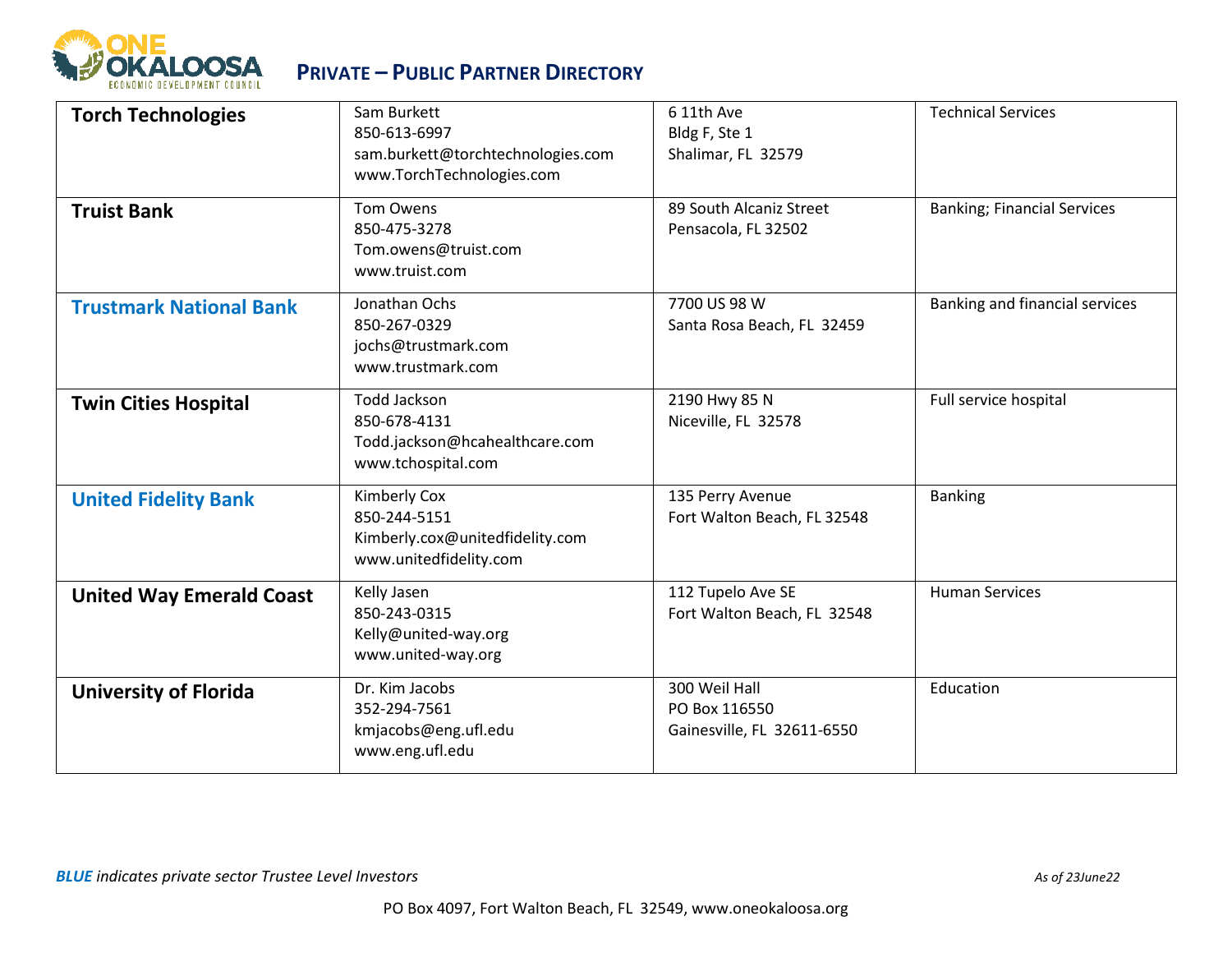

| <b>University of West FL-</b><br><b>Emerald Coast</b> | Dr. Melinda Bowers<br>850-863-6557<br>mbowers@uwf.edu<br>www.uwf.ed                       | 1170 Martin Luther King Jr Blvd,<br>Bldg 1<br>Fort Walton Beach, FL 32547 | University education                                               |
|-------------------------------------------------------|-------------------------------------------------------------------------------------------|---------------------------------------------------------------------------|--------------------------------------------------------------------|
| <b>US Meltblown</b>                                   | <b>Bob Sires</b><br>rsires@trscapital.com<br>www.usmeltblown.com                          | 161 Hill Ave<br>Fort Walton Beach, FL 32548                               | Melt blown manufacturing for<br>PPE non-woven fabric               |
| Valparaiso, City of                                   | Mayor Brent Smith<br>850-729-5402<br>mayor@valp.org<br>www.valp.org                       | 465 Valparaiso Pkwy<br>Valparaiso, FL 32580                               | Municipality                                                       |
| <b>Valparaiso Realty</b>                              | Angela Woodward<br>850-678-7812<br>angela@valprealty.com                                  | PO Box 8<br>Valparaiso, FL 32580                                          | <b>Real Estate</b>                                                 |
| <b>Vertex Aerospace AIS</b>                           | Mark Blair<br>850-331-4308<br>Mark.blair@vtxco.com<br>www.VTXCO.com                       | 5486 Fairchild Rd<br>Crestview, FL 32539                                  | Aircraft manufacturing and<br>modification                         |
| <b>Vertex Solutions</b>                               | Nic Dezinski<br>888-225-9398<br>ndezinski@vertexsolutions.com<br>www.vertexsolutions.com  | 4440 E. Hwy 20, Ste 511<br>Niceville, FL 32578                            | <b>Immersive Learning Technology</b>                               |
| <b>Verus Health Partners</b>                          | J. Keith Giles<br>321-421-7389, ext 13<br>kgiles@verushp.com<br>www.verushp.com           | 2810 East Cervantes Str.<br>Pensacola, FL 32503                           | Health Insurance, Medicare<br><b>Benefits and Veteran Benefits</b> |
| <b>Warren Averett, LLC</b>                            | Angela Balent<br>850-244-5121<br>angela.balent@warrenaverett.com<br>www.warrenaverett.com | 45 Eglin Pkwy NE, Ste 301<br>Fort Walton Beach, FL 32548                  | Certified public accountants and<br>consulting                     |